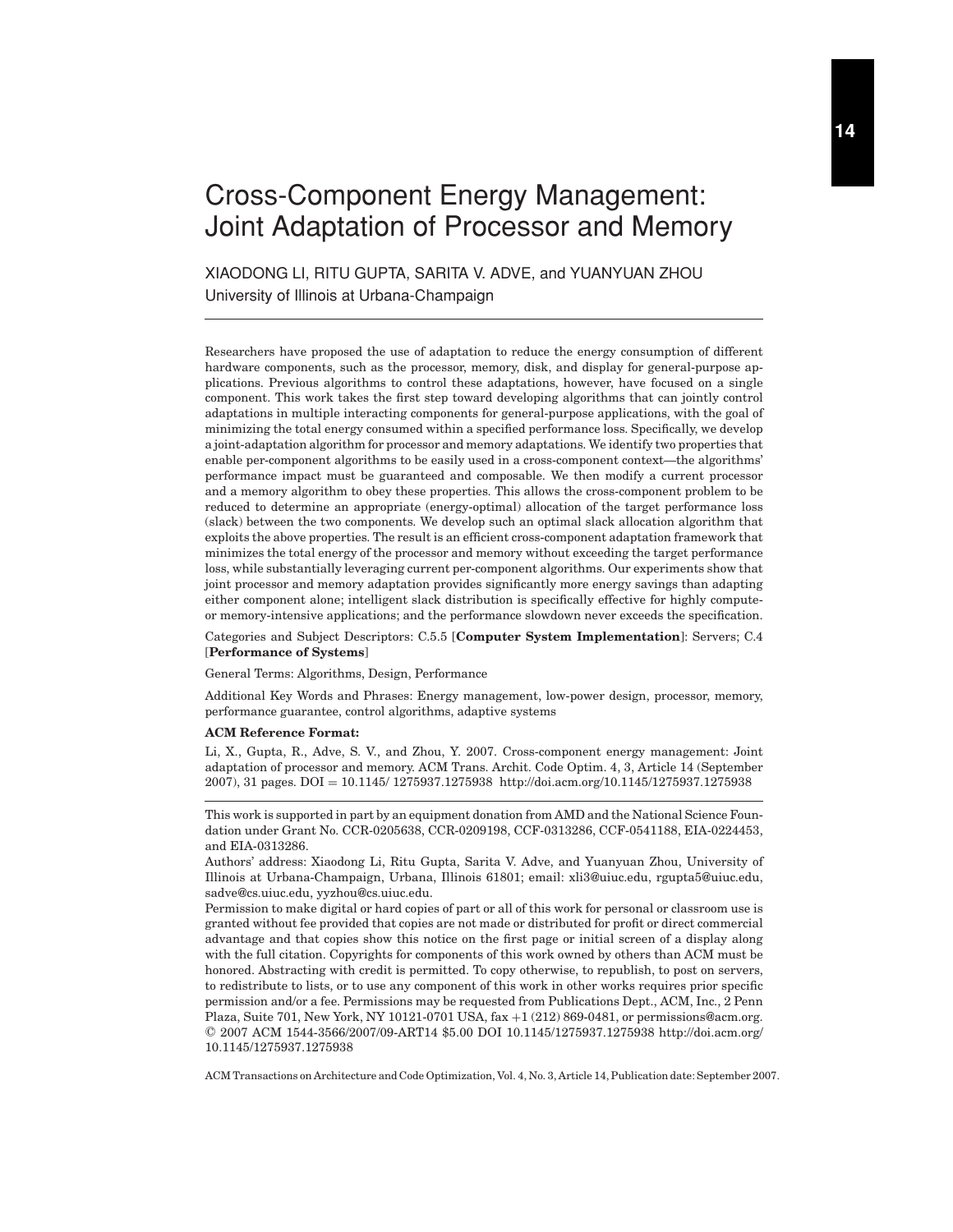Article 14 / 2 • X. Li et al.

# 1. INTRODUCTION

Energy consumption is an important design-time concern across a large spectrum of computer systems. These systems include mobile systems, such as laptops, where battery life must be maximized, as well as high-end servers in data centers, where the energy and cooling bill must be minimized [Carrera et al. 2003; Gurumurthi et al. 2003; Lefurgy et al. 2003]. The last few years have seen a significant amount of research in the use of adaptation to save energy in various hardware components, such as the processor [Albonesi 1999; Brooks and Martonosi 1999], memory [Lebeck et al. 2000], disk [Gurumurthi et al. 2003], network card [Kravets and Krishnan 1998], and display [Flinn and Satyanarayanan 1999]. The general idea is to support multiple power modes for a given component and provide a control algorithm that sets the appropriate mode at a given time (e.g., appropriate size of the processor instruction queue [Folegnani and Gonzlez 2001], power down state of a memory chip [Lebeck et al. 2000; Li et al. 2004], and speed of a disk [Gurumurthi et al. 2003]). The control algorithm is critical to the effectiveness of the adaptive components and much recent research has focused on the design of such algorithms. Most such algorithms, however, focus on a single hardware component (e.g., processor, memory, disk), seeking to minimize the energy consumed by that component.

In a real system, multiple components can be significant contributors to the total system energy. For example, while much of the early focus on energy management was on processors, more recently, researchers have recognized that memory is also a key consumer of energy. A study shows that for fully configured IBM server systems, memory energy can be as high as 150% of processor energy [Lefurgy et al. 2003], making both processor and memory significant contributors to the overall system energy. Further, as energy-management techniques are applied to one component to reduce its energy, other components become dominant contributors. Thus, to reap the full benefits of energy management research for real systems will require the ability to use per-component control algorithms *in concert* with each other. There are at least two concerns that motivate rethinking these algorithms for use in such a *cross-component* context.

1. Minimizing per-component energy may not minimize total system energy. First, in a system with multiple adaptive components, minimizing the energy of a given component may not minimize the energy of the system. Fan et al. [2003] show data to illustrate this for processor and memory components, using an idealized dynamic voltage-scaling algorithm for the processor and a simple memory power-control algorithm. Table I illustrates this effect for the adaptations and algorithms studied in this paper. For the equake SPEC benchmark, Table I shows the total and component-wise energy consumption of systems that (i) minimize processor energy with processor-only adaptation (P), (ii) minimize memory energy with memory-only adaptation (M), and (iii) minimize total processor and memory energy with joint adaptation of the two components (PM). (The energy reported is normalized to the base, nonadaptive system.) Details for these results appear in later sections. Here we note that the PM system has higher processor energy than P and higher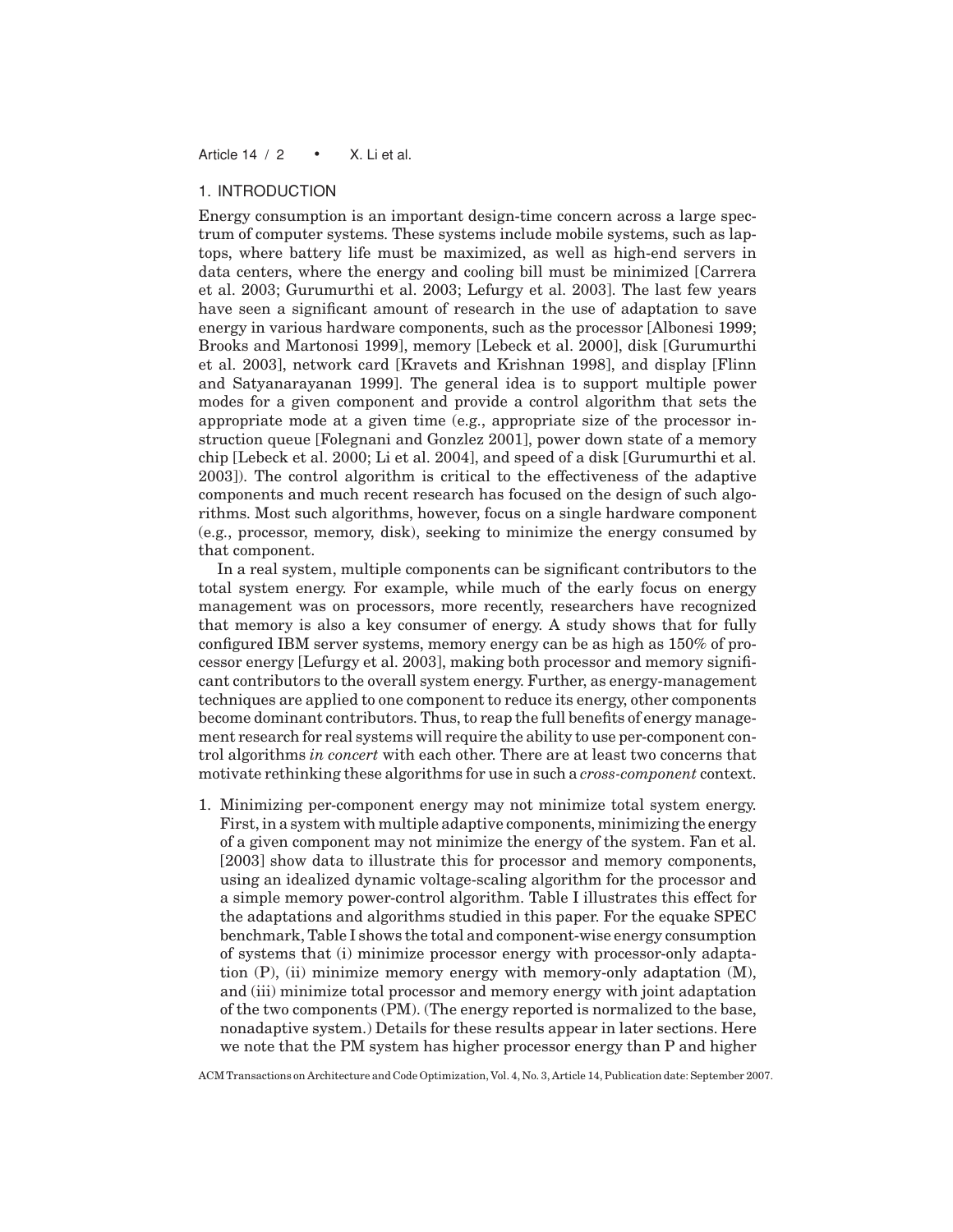|                  | Components Adapted $(\%)$ |             |                      |  |  |  |  |  |  |  |  |  |
|------------------|---------------------------|-------------|----------------------|--|--|--|--|--|--|--|--|--|
|                  | Processor-Only            | Memory-Only | Processor and Memory |  |  |  |  |  |  |  |  |  |
| Processor energy | 36.2                      | 72.2        | 41.7                 |  |  |  |  |  |  |  |  |  |
| Memory energy    | 27.9                      | 7.6         | 10.7                 |  |  |  |  |  |  |  |  |  |
| Total energy     | 64.1                      | 79.8        | 52.4                 |  |  |  |  |  |  |  |  |  |

Table I. Total and Per-Component Energy with Processor Only, Memory Only, and Joint-Processor–Memory Adaptation for Equake with 5% Slack (Defined as the Target Performance Slowdown)*<sup>a</sup>*

*<sup>a</sup>*The energy reported is normalized to the total energy of the base, non-adaptive system.

memory energy than M. Thus, the processor configuration that produces system-wide minimum energy uses more energy than the processor configuration that minimizes only the processor energy. An analogous observation holds for memory energy. This data clearly indicates that the naive combinations of the processor and memory management algorithms may not minimize total energy.

2. Total per-component performance degradation may exceed acceptable system limit. Second, energy-driven adaptations typically have an adverse impact on performance. Most (but not all) prior work for general-purpose applications aims to reduce energy without "much" loss in performance, but without bounding this loss. These algorithms are typically based on heuristics that are painstakingly hand-tuned to limit performance loss. Even so, these algorithms may incur unpredictable and unacceptable performance losses for situations outside the training set of the tuning. For example, Li et al. [2004] report that heuristics based memory algorithms tuned for one SPEC application with 10% slowdown give a slowdown of 60% for another SPEC application. Combining such heuristics-based algorithms in multiple components would make this situation even worse, potentially exploding the parameter space that needs to be hand-tuned. Recognizing the limitations of hand-tuned heuristics-based algorithms, recent work has considered algorithms that assume an acceptable slowdown, and specifically target that slowdown for reducing energy [Li et al. 2004; Huang et al. 2000, 2003b; Dropsho et al. 2002; Hughes and Adve 2004]. When using such algorithms for multiple components, it is unclear how to spread the target performance loss across the different components' energy-management algorithms.

The above two concerns motivate a rethinking of adaptation algorithms for cross-component adaptation. *This paper takes the first step in designing such cross-component control algorithms for saving energy for general-purpose applications.* In this work, we focus on the processor and memory components; since they interact closely, they are significant consumers of system energy in important system classes [Lefurgy et al. 2003] and there has been much work done in control algorithms for these components.

Given the limitations of the hand-tuned heuristics-based algorithms discussed above, our work follows the algorithms that assume a specified acceptable slowdown and guarantees not to exceed that slowdown. (Section 2 further justifies this decision.) Thus, our goal is to develop control algorithms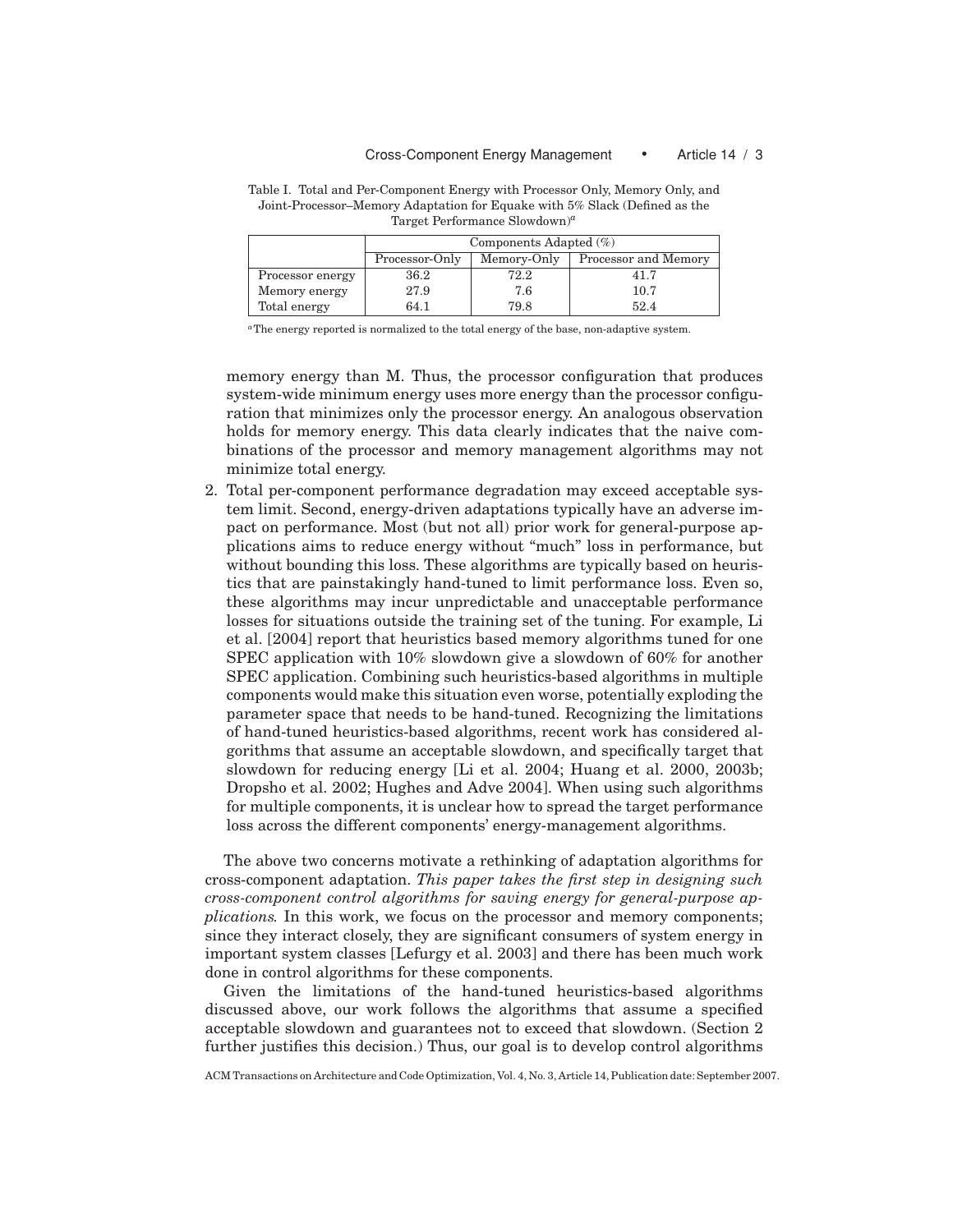Article 14 / 4 • X. Li et al.

for processor and memory adaptations that can minimize the *total* processor and memory energy while incurring no more than a target performance slowdown (referred to as the *slack*).

Rather than develop new control algorithms from scratch, our approach is to leverage the substantial work already done in the domains of processor and memory adaptation. We identify properties of component-wise control algorithms that enable their use in a cross-component adaptive system. Specifically, the performance impact of the algorithms must be guaranteed and composable (further elaborated in Section 2). We then show how a current algorithm for each of processor and memory can be modified to satisfy the identified properties. The composability property allows our cross-component framework to use the modified algorithms virtually independently for their respective components. To minimize total energy and provide a total performance guarantee, our framework uses a new, but simple, piece called the optimal slack-allocation algorithm. This algorithm uses the performance guarantee and composability properties of the per-component algorithms to distribute the target slack between them in a manner that minimizes total energy (and limits total performance degradation). Each component's algorithm is now able to take the allocated slack and independently perform its component's energy management.

Our cross-component framework has the following benefits: (1) The most difficult parts of energy management, i.e., the control algorithms for the individual components leverage currently existing work. The changes to the current algorithms are relatively small. (2) The adaptations of the two components are coupled through the slack-allocation algorithm, but this is a loose coupling and the actual control algorithms operate independently of each other. This is important since different vendors provide the processor and memory; a framework that requires a tight coupling among the two components could be difficult to deploy in practice and potentially incur excessive overheads.

We perform experiments with six SPEC benchmarks and three values of slack. We find that the modified processor and memory adaptation algorithms alone are both effective in saving energy, but the cross-component adaptation algorithm saves more energy than either technique alone. Our results show the importance of distributing slack among processor and memory in an intelligentand application-dependent way. Specifically, for applications that are strongly computation-intensive or strongly memory-intensive, the optimal slack algorithm provides significant benefits over any naive distribution. For applications that are in-between, we find that there is a large area where the energy savings are not very sensitive to the distribution. Thus, dividing slack equally among processor and memory is almost as effective as the optimal distribution. Finally, our algorithm is able to guarantee the required performance, in all cases.

# 2. OVERVIEW OF OUR APPROACH

## 2.1 Targeting a Performance Slowdown

As discussed in Section 1, previous heuristics-based algorithms that attempt to save energy without "much" loss in performance require painstaking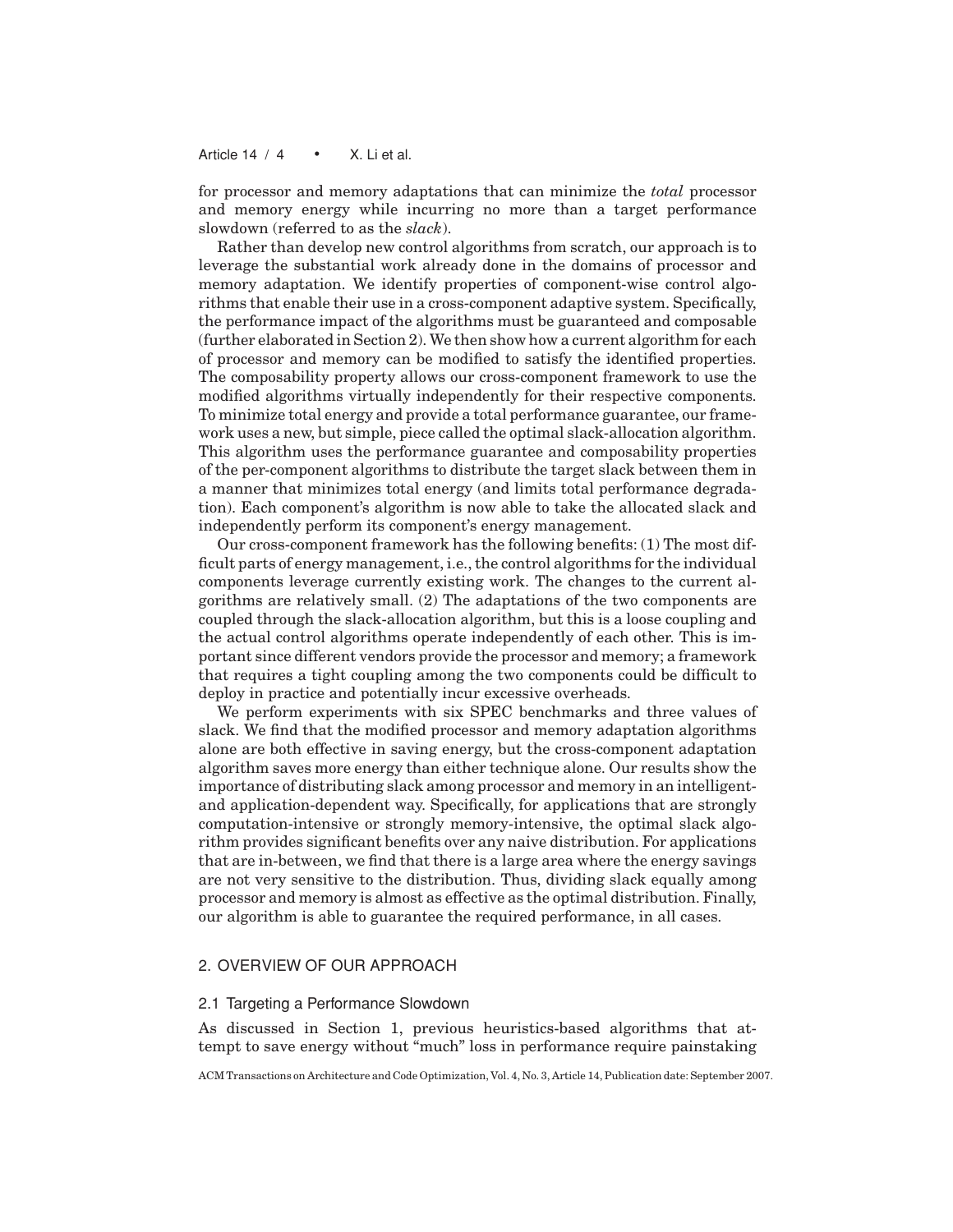hand-tuning, and, even so, can result in unbounded and unpredictable performance loss for scenarios outside the tuning training set. This is not acceptable for systems, such as high-end data centers, which need to guarantee a performance level to honor service-level agreements with customers. Second, with the advent of the utility computing model, host data centers may find it profitable to follow a business model where users give up some performance to save energy (i.e., cost). We, therefore, follow the approach of the previous algorithms that target a specific performance slowdown and save energy within this slowdown (e.g., [Dropsho et al. 2002; Huang et al. 2000, 2003b; Hughes and Adve 2004; Li et al. 2004]). As discussed in more detail in Li et al. [2004], the right metric for measuring delivered performance is unclear. However, such a metric is independent of whether there is support for energy management and is the subject of other research, especially in the context of utility-based computing models. In this paper, following previous work [Li et al. 2004; Huang et al. 2000, 2003b], we assume that the user is provided the option to get a base "best" performance without energy management, or to further save cost (i.e., energy) by accepting a slowdown relative to this base performance [Li et al. 2004]. We refer to this acceptable slowdown as *slack* and assume it is an input to our system. Other measures and methods of specifying slack are possible, but are independent of and outside the scope of this work.

There are two practical challenges to meeting our goal of minimizing proces $s$ or  $+$  memory energy within the target slack.

2.1.1 *Separating the Impact of Processor and Memory Adaptations.* As Table I illustrates, processor and memory adaptations have an impact on each other. Processor adaptation can affect the time between memory requests, leading to reactions by the underlying memory algorithm. For example, many memory algorithms transition to a low power state if the interrequest time exceeds a certain threshold [Lebeck et al. 2000; Li et al. 2004]. This results in slower response for a subsequent request. This increased response time could, in turn, affect the processor adaptation algorithm. For example, many processor algorithms monitor the utilization of a resource and shut it down if the utilization is below a threshold [Bahar and Manne 2001; Folegnani and Gonzlez 2001; Ponomarev et al. 2001; Sasanka et al. 2002]. The increased memory response time could result in crossing this threshold. This, in turn, could further increase the processor's interrequest time to memory.

The above potentially cyclic interaction implies that a joint processor and memory adaptation algorithm would need to tightly integrate the decisions for the two adaptations. A straightforward such algorithm is to search the crossproduct of the space of all possible processor and memory configurations to determine the optimal processor + memory configuration. Unfortunately, current processor and memory adaptation algorithms are already complex enough when used in isolation; tightly coupling them will significantly exacerbate their complexity. Furthermore, since processors and memories are designed by different vendors, an algorithm that tightly integrates their adaptations would be difficult to deploy, in practice.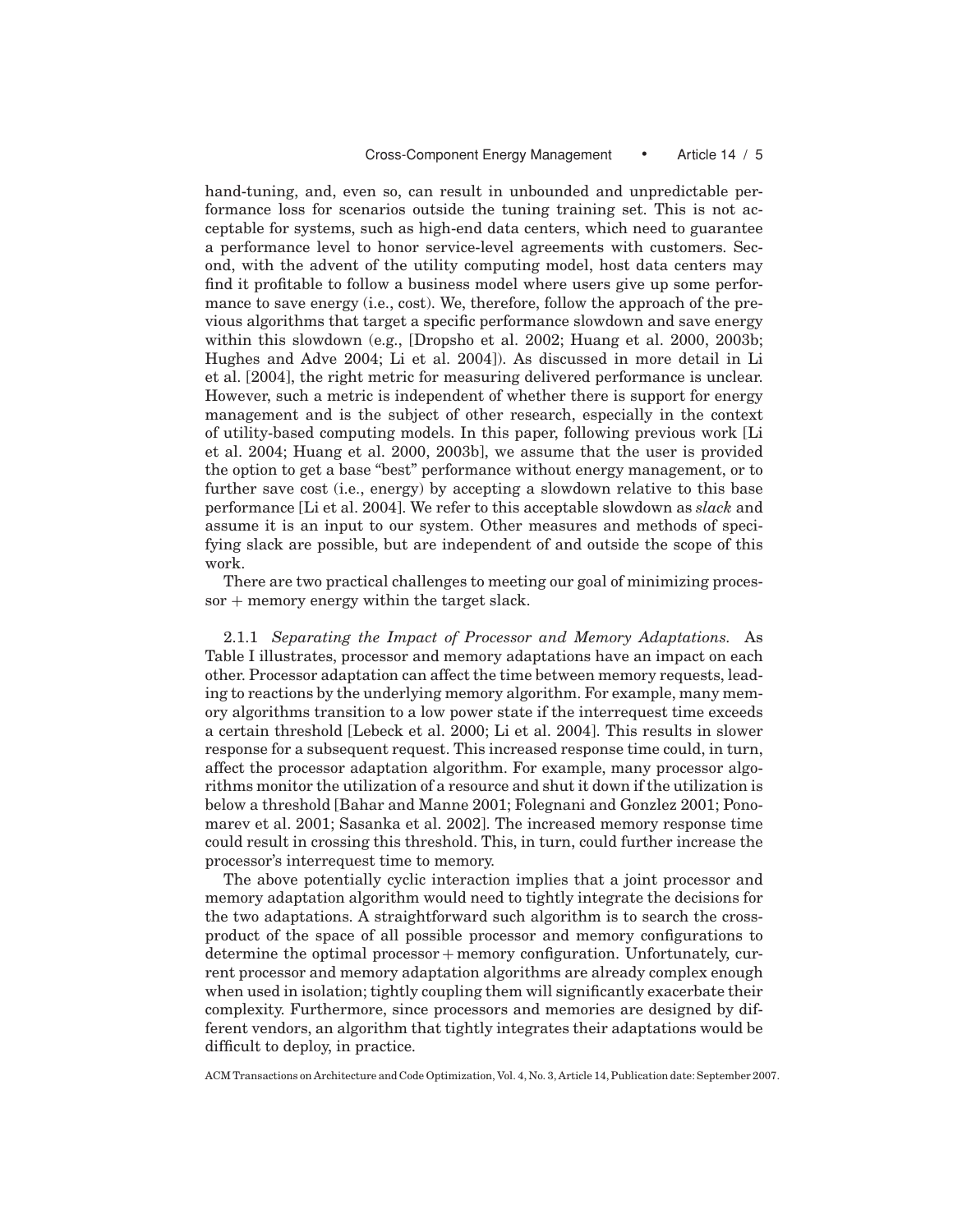## Article 14 / 6 • X. Li et al.

To address this problem, we require the use of processor and memory algorithms for which the performance impact is *guaranteed* and *composable*. By guaranteed performance, we mean that for any target performance slowdown, the algorithm should provide a guarantee to not exceed that slowdown. By composable performance, we mean that it should be possible to independently deploy both algorithms with a specified slowdown value for each and bound the total net slowdown.

Thus, the first piece of the framework is to design performance guaranteed and composable algorithms for processor and memory adaptation.

2.1.2 *Optimal Slack Allocation between Processor and Memory.* Once we create performance guaranteed and composable per-component algorithms, the next step is to determine the allocation of slack to each component such that the total slack does not exceed the target and the total energy is minimized. We expect that depending on the application, the optimal allocation of the slack to the processor or memory would differ. The final piece of the framework, therefore, is to determine a method for optimally distributing the total available slack among the processor and memory adaptation algorithms for a given application.

The following sections describe the individual processor and memory algorithms followed by the slack-allocation algorithm.

# 3. PROCESSOR ADAPTATION ALGORITHM

Recently researchers have proposed several processor adaptations to save energy, e.g., instruction window/issue queue resizing [Buyuktosunoglu et al. 2000; Folegnani and Gonzlez 2001; Ponomarev et al. 2001], changing the number of active functional units [Bahar and Manne 2001], pipeline gating on some branches [Manne et al. 1998], and dynamic voltage scaling [Govil et al. 1995; Lu et al. 2002]. As mentioned, the focus of our work is on algorithms to *control* such adaptations.

## 3.1 Time Scale of Adaptation

To design performance guaranteed and composable control algorithms, a key decision is the choice of time scale of adaptation. Previous processor algorithms for general-purpose applications have adapted on a time scale of several hundred to thousand instructions [Bahar and Manne 2001; Brooks and Martonosi 1999; Buyuktosunoglu et al. 2000; Dropsho et al. 2002; Folegnani and Gonzlez 2001; Manne et al. 1998; Maro et al. 2000; Ponomarev et al. 2001], several million instructions [Huang et al. 2000], subroutines [Huang et al. 2003b], or based on phase-based behavior of programs [Sherwood et al. 2003; Dhodhapkar and Smith 2002]. Each decision exploits a certain type of execution variability. Of these, Huang et al. [2000, 2003b] target a given slack, however, none of these algorithms provide a guarantee on performance loss.

We choose to use a phase-based granularity for processor (and memory) adaptation for the following reasons. Sherwood et al. [2003] have shown that at a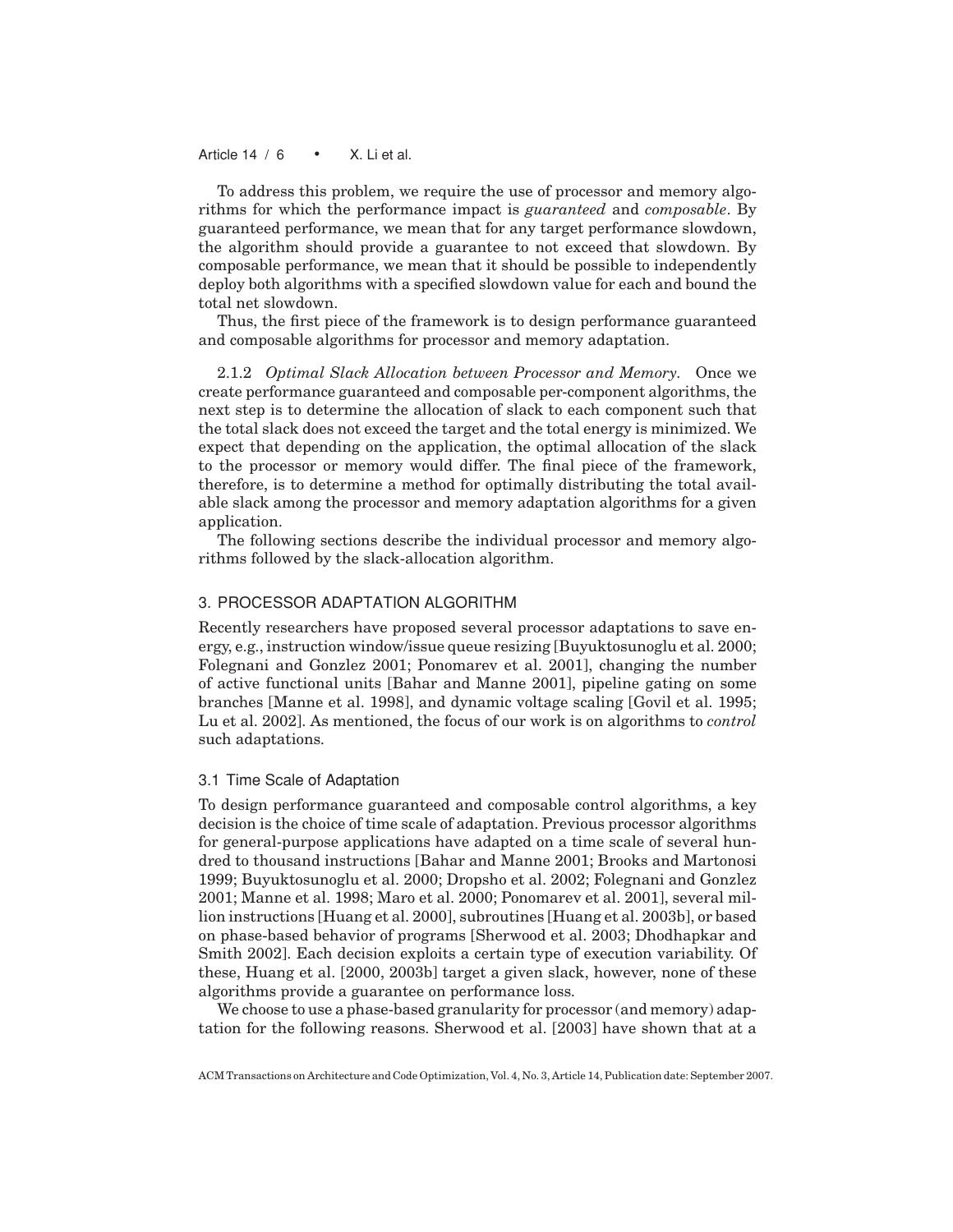large scale (millions of instructions), programs repeat their behavior, and it is possible to predict the occurrence and performance characteristics of these repeated *phases*. Thus, using this granularity is convenient, because it can allow for predictable performance loss (and energy usage). Later, we discuss how we also modify the memory algorithm to operate at phase granularity, enabling composability of the two algorithms.

To track and classify phases, we can use any technique from the literature. For our experiments in this work, we chose the widely used technique of Sherwood et al. [2003]. We discuss more recent alternatives (e.g., Isci and Martonosi [2006]) in the related work section. The technique by Sherwood et al. [2003] tracks and classifies phases every 10 million instructions. It is based upon code execution frequencies and is independent of the architecture configuration used to run the phase. At the end of each group of 10 M instructions (referred to as a *phase interval*), the phase-classification technique assigns a unique *PhaseID* corresponding to the tracked phase. We refer to a phase interval classified as a given phase as an *occurrence* of that phase.

The algorithm also requires a phase predictor to predict the phaseID of the next phase interval. We experiment with two phase predictors: (1) a perfect predictor to determine the limits of the energy benefits from our adaptations, and (2) a simple predictor, which predicts the phase of the next interval to be the same as the current interval, referred to as *Simple* predictor.

# 3.2 Phase-Based Processor Adaptation Algorithm

We derive a phase-based processor adaptation algorithm that chooses the lowest energy processor configuration for the allocated slack at the beginning of each phase interval. In principle, we can use any processor algorithm that can determine such a configuration. Our algorithm is derived from previous work for multimedia applications [Hughes et al. 2001]. That algorithm works at the granularity of a multimedia application frame, which is analogous (but not identical) to the notion of a phase (see Section 8 for more details). We combine that algorithm with a performance guarantee algorithm (derived from Li et al. [2004]) that ensures that the targeted slack will not be exceeded, *even if the phase was mispredicted* and the wrong configuration inadvertently used. The performance guarantee algorithm assumes that different occurrences of the same phase show stable behavior and the programs are long-running (further elaborated below).

3.2.1 *Algorithm Assuming Perfect Phase Predictor.* For simplicity, we first describe our processor algorithm assuming a perfect phase predictor. The goal of the algorithm is to slow down each occurrence of a phase by the specified slack. The algorithm employs on-line profiling of the initial occurrences of each phase. These initial occurrences are run with different processor configurations (one configuration for an entire phase occurrence) to provide the execution time and energy for each combination of processor configuration and phaseID. This time and energy is predicted to be the same across all occurrences of the phase. After all the profile data is collected for a given phase, the algorithm can simply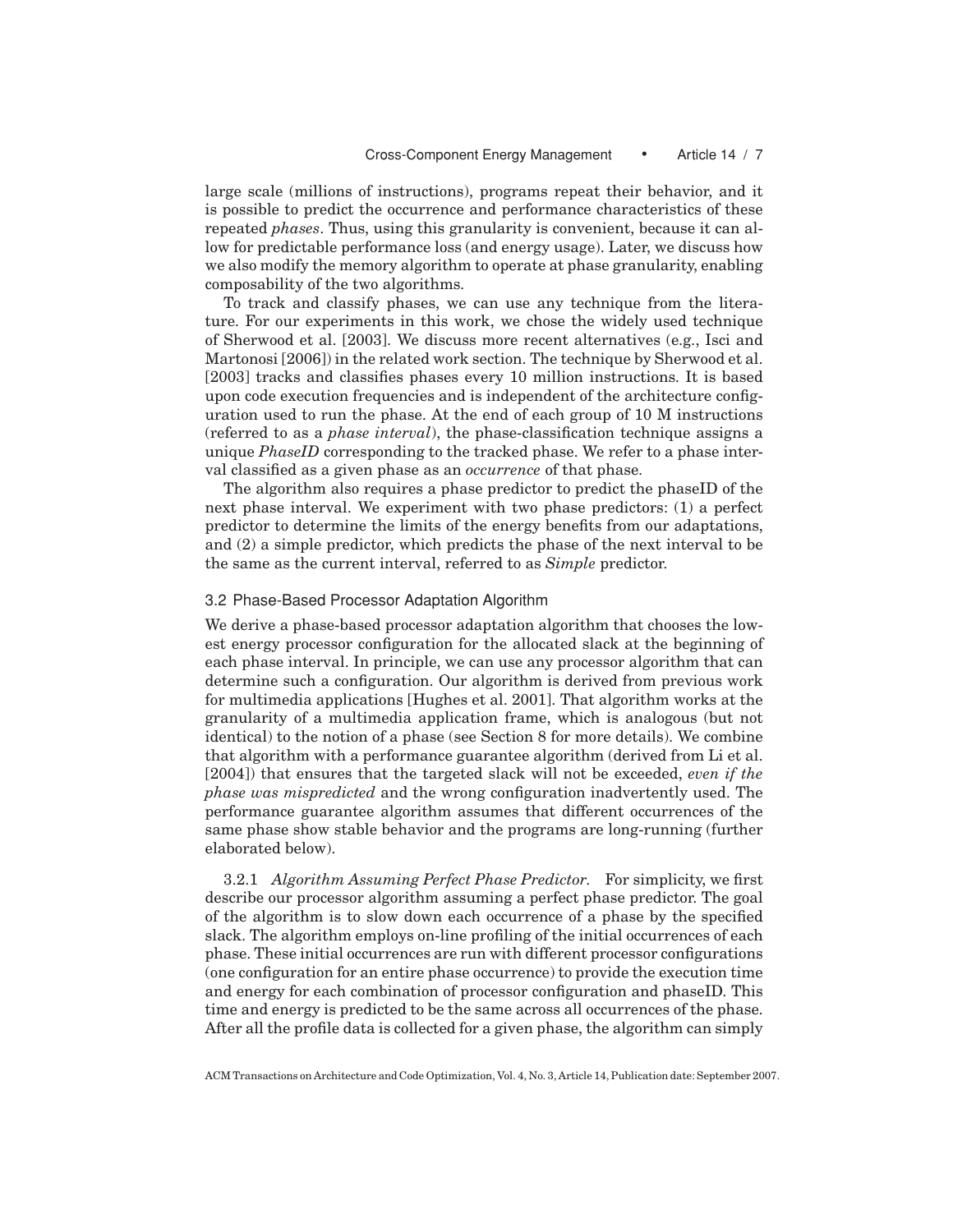Article 14 / 8 • X. Li et al.

determine the processor configuration with the lowest energy such that its execution time is within the targeted slack (i.e., the slowdown relative to the base architecture is less than the user-specified constraint). Subsequent occurrences of the phase are now run at this chosen processor configuration.

The total number of phase intervals used for profiling with this algorithm equals *Number of distinct phases* × *Number of processor configurations*. Note that the profiling occurs on-line and possibly interspersed with adaptation of other phases. For example, if the first phase interval of phaseID *i* occurs halfway through the computation, then the first one-half of the computation may have already been adapting the other phases before profiling for phaseID *i* begins.

3.2.2 *Algorithm Assuming Imperfect Phase Predictor.* The above algorithm is simple, but assumes that the phaseID for the next phase interval can be predicted perfectly. However, this is not always the case. A phase misprediction could result in choosing a configuration that violates the performance constraint by using up too much slack. To accommodate this case, we modify the algorithm (using memory-driven techniques derived from Li et al. [2004]) to track the slack used in each phase interval. If too much slack is used, then different configurations are chosen in subsequent intervals. These configurations use up less than the user-specified slack and are used until the previous overuse is compensated for. To achieve this, at the end of the profiling intervals for a given phaseID, the algorithm builds a table for that phaseID, with an entry corresponding to each architecture configuration and sorted in increasing order of energy. The entry stores the execution time for the architecture for that phaseID.

Now consider the execution of a phase interval *i* with a certain phaseID *P*, which may have been predicted incorrectly and run with an inappropriate architecture *Arch*. We use the following terms:

- -*T*<sub>*Arch*</sub>: Execution time for *P* with the architecture *Arch*.
- *T*<sup>*P*</sup><sub>*base*</sub>: Execution time for *P* with the base architecture (as recorded in the above table).
- *Slack* : Target user slack (specified as a fraction).
- *UsedSlacki* : Absolute slack (in terms of time) used in interval *i*  $U$ sed $Slack_i = T_{Arch}^P - T_{base}^P$
- $\bullet$  *RemainingSlack<sub>i</sub>* : Unused slack (in terms of time) at the end of interval  $i$  $RemainingSlack_i = (Absolute slack available at start of interval i)$ —  $Use dSlack_i = T_{base}^P * (Slack) + RemainingSlack_{i-1} - (T_{Arch}^P - T_{base}^P)$

If the remaining slack at the end of interval *i* is negative, then the algorithm calculates a new desired execution time for the next interval  $i + 1$  with phaseID  $P'$  as  $T_{base}^{P'} * (1 + Slack) + RemainingSlack_i$  where  $T_{base}^{P'}$  is the execution time with the base architecture for the predicted phaseID for interval  $i + 1$ .

The algorithm looks up the table for the predicted phase for interval  $i + 1$ . It chooses the first architecture configuration in the table that has an execution time value less than the above and uses it to run interval  $i + 1$ . Assuming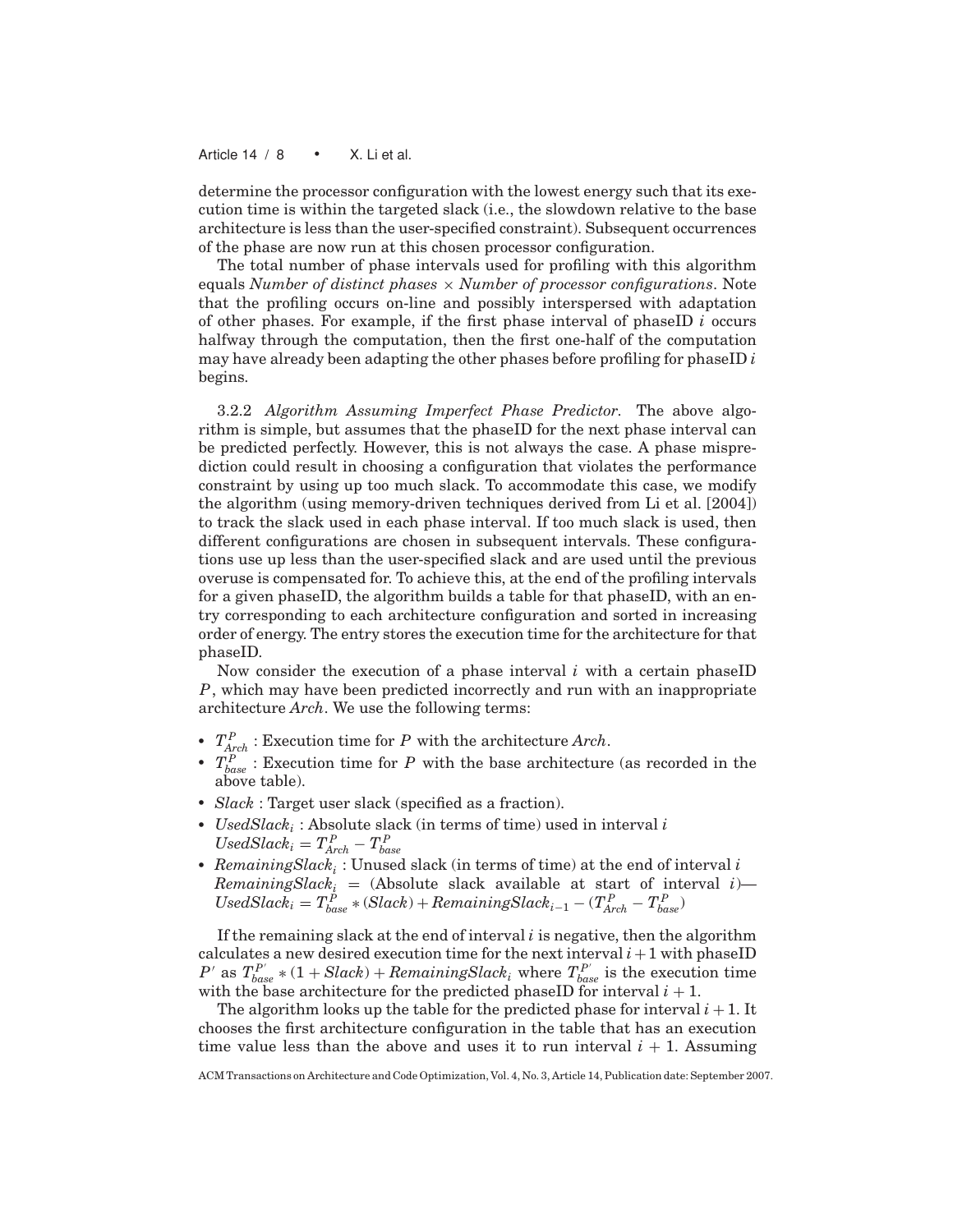enough phase intervals remain to execute, any overuse of slack is compensated for, and a performance guarantee is maintained.<sup>1</sup>

We note that the above algorithm makes the following two assumptions for a performance guarantee. First, it assumes a phase classification algorithm such that different occurrences of the same phase exhibit stable behavior (very small variations in execution time and energy). Previous work has shown such classification algorithms for various applications and our experiments show similar behavior for the algorithm and applications we use. There is also much ongoing research in phase-classification algorithms that strives to achieve this goal for increasingly large classes of applications (e.g., Isci and Martonosi [2006]) Note that the performance guarantee algorithm does *not* assume perfect phase detection. The second assumption is that the program runs long enough that excessive use of slack because of a phase misprediction can be compensated for in successive phase intervals. Again, this is a reasonable assumption since energy management is likely to be important primarily for long-running programs. A related assumption is that the program exhibits phase behavior (i.e., each phase occurs many times and phases that occur infrequently comprise a negligible portion of the program). Recently there have been many studies that exploit the same assumption [Sherwood et al. 2003; Huang et al. 2003b; Dhodhapkar and Smith 2002; Balasubramonian et al. 2000]. The above assumptions allow our algorithm to provide a performance guarantee, in practice, as confirmed by our experimental results (not a single case of performance violation).

The above discussion focused on phase misprediction during adaptation. A misprediction during profiling is easily handled—the profiling information can be discarded or used (and a future profile avoided) depending on whether that combination of phaseID and architecture has previously been profiled.

It is also acceptable to have a context switch during a phase—the adaptation configuration tables and other information collected by the adaptation or profiling algorithms during the phase interval must be saved and restored across the context switch. Thus, the operating system is a natural place to implement our algorithms.

Finally, although the experiments reported here adapt resources in the processor core, cache adaptations (at phase granularity) can also be handled as part of our processor adaptation algorithm and the subsequent joint-adaptation algorithm. The adaptive caches are simply treated as yet another adaptive resource in the processor. Thus, when considering processor configurations for profiling and adaptation, we also include the different cache configurations in the configuration space.

# 3.3 Overheads

The processor algorithm incurs overheads for phase detection/classification, profiling, and adaptation.

<sup>&</sup>lt;sup>1</sup>Note that if there are not enough phase intervals remaining to execute, then assuming a reasonably long-running execution, the overuse of slack in one phase interval will be a negligible fraction of the execution time.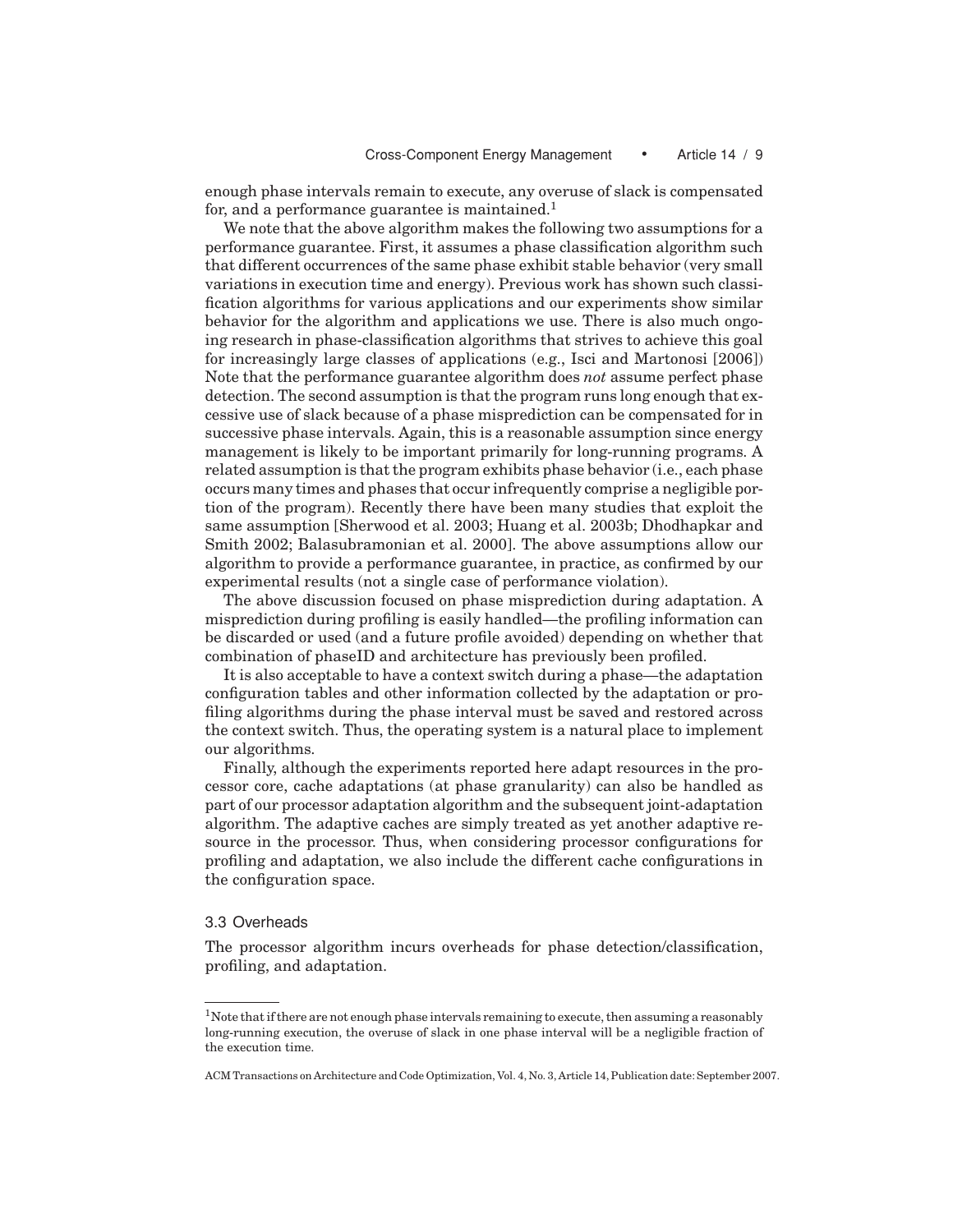Article 14 / 10 • X. Li et al.

3.3.1 *Phase Detection and Classification.* For phase detection and classification, we use an architecture similar to the one by Sherwood et al. [2003], with similar space and time overheads. Specifically, on a branch, its PC is used to hash into a small (32-entry) accumulator table. The corresponding counter entry is incremented by the total number of instructions executed since the last branch. We expect the energy overhead for this to be relatively small compared to the energy saving from the adaptation algorithm (30–50% of the entire processor energy). In addition, a history table is required to store the phase footprints (maximum 150 entries for our benchmarks) [Sherwood et al. 2003]. This table is accessed only once for each phase interval; therefore, its energy overhead is amortized over 10 million instructions and is negligible. Further, we note that many optimizations have been proposed using phase detection [Sherwood et al. 2003; Dhodhapkar and Smith 2002] and the overheads can be further amortized across those optimizations as well. Finally, as noted above, our algorithm works with any phase-detection mechanism and future improvements in such mechanisms can be incorporated in our work as well.

3.3.2 *Profiling.* Since profiling is on-line, the overhead stems from increased execution time and/or energy because of the possible use of suboptimal processor configurations during profiling. However, this overhead is also expected to be negligible for long-running applications since the number of phase intervals profiled is expected to be a small fraction of the total intervals executed. This overhead can be even further bounded by monitoring the execution time of the profiled frame. If it exceeds the maximum allowed time for the frame, the profiled configuration will never be used, profiling can be aborted, and the processor switched to the base configuration for this phase occurrence.

3.3.3 *Adaptation.* For adaptation, at the beginning of each phase interval, we need to predict the phaseID of the next phase interval and perform a table lookup to find the lowest energy configuration that provides the performance guarantee. Our Simple predictor simply assumes the next phase interval has the same phaseID as the previous one; therefore, this overhead is trivial. The table lookup requires  $N_{config}$  number of comparisons in the worst case, where *N<sub>config</sub>* is the total number of processor configurations. Both of these overheads are incurred only once per phase interval. They are, therefore, amortized over 10 million instructions and are negligible.

# 4. MEMORY ADAPTATION ALGORITHMS

## 4.1 Previous Memory Adaptation Algorithms

To reduce memory energy consumption, modern memory systems such as RDRAM [Rambus 1999] allow each memory chip to transition from normal *active* operating mode into several low-power operating modes—*standby*, *nap*, and *powerdown*. To service a request, a chip in a low-power mode needs to transition to *active*, which incurs extra delay and energy.

Researchers have recently proposed several memory adaptation control algorithms [Lebeck et al. 2000; Li et al. 2004] and have shown that a dynamic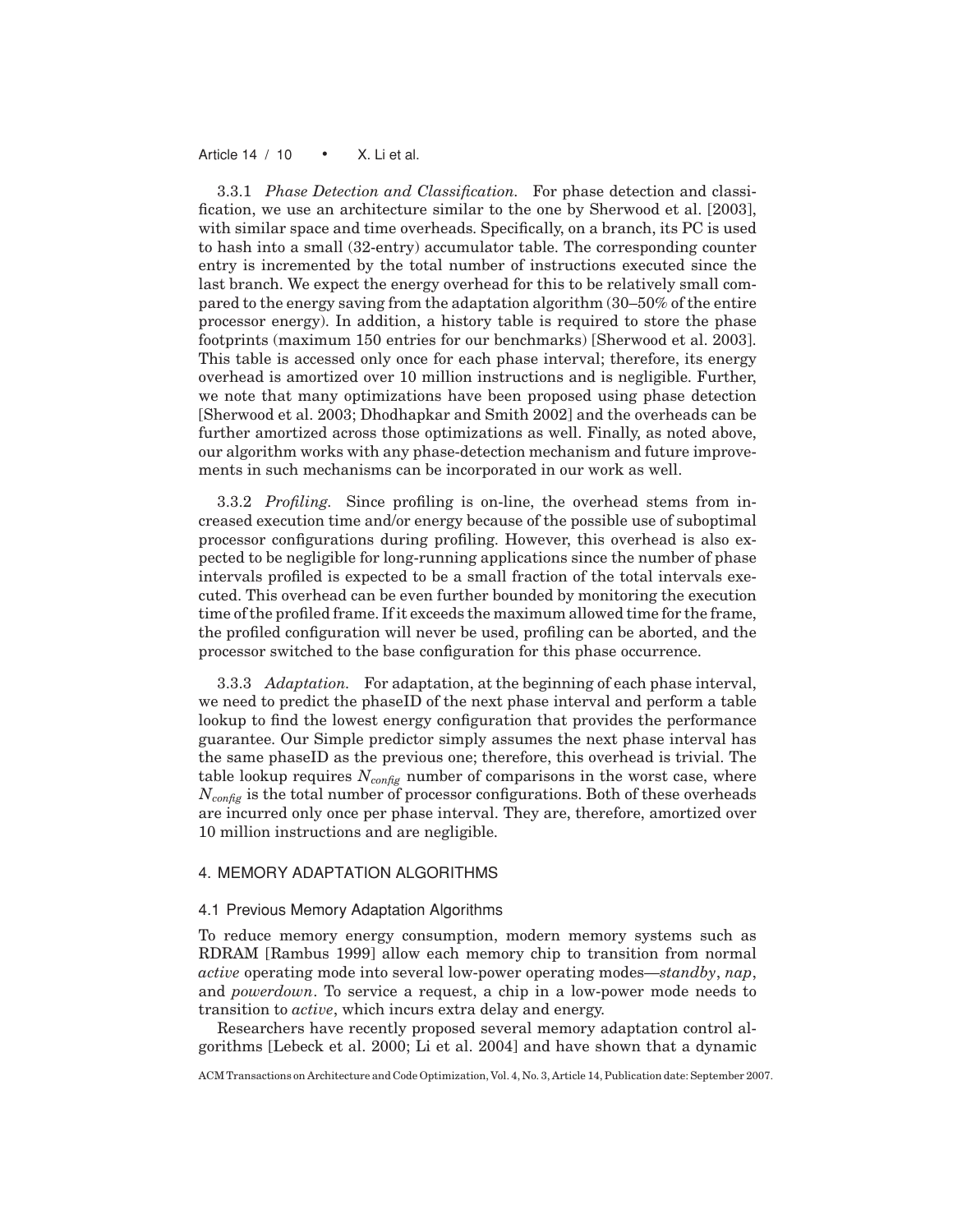

Fig. 1. Conceptual view of the dynamic memory adaptation algorithm.  $t_1, t_2$ , and  $t_3$  are the idle time thresholds that memory chips use to transition into a lower power mode. A chip needs to transition into the active power mode to serve a memory access request. PD calculates the thresholds every epoch as a function of predicted memory traffic and acceptable slowdown for the next epoch.

scheme that transitions a chip into low-power modes after a threshold of idle time performs better than a static scheme that places all chips in a fixed power mode, except when necessary to service a request. Figure 1 gives a conceptual view of the dynamic memory adaptation algorithm. In this work, we study the best available state-of-the-art dynamic algorithm, PD, proposed by Li et al. [2004]. PD eliminates the painstaking manual threshold parameter tuning of previous work [Lebeck et al. 2000] by periodically tuning its thresholds automatically using a heuristic function. It takes a specified slack as input to both tune its thresholds and to provide a performance guarantee, based on that slack.

PD uses the insight that the optimal thresholds are a function of the memory traffic and the acceptable slowdown (slack) that can be incurred. PD recalculates its thresholds (or adapts) every few million instructions, called an epoch. At the start of an epoch, it predicts the memory traffic and the available slack for that epoch. Using these predictions and a predetermined heuristic function, it calculates a set of thresholds for that epoch. These thresholds specify the idle times after which PD will transition memory from one power mode to another during that epoch.

To overcome any errors in its predictions and heuristics, PD provides an additional heuristic parameter to self-adjust the threshold computation functions for the next epoch, based on its performance in the last epoch.

To provide a performance guarantee, PD tracks the slowdown introduced by its memory adaptation and forces all chips to active when the observed slowdown is greater than the maximum slowdown allowed by the user.

# 4.2 Modified PD Algorithm

We modify PD for cross-component adaptation as follows. First, we modify PD to adapt at the granularity of a phase (versus an epoch). Having both the processor and memory algorithms adapt at the same granularity allows for composability.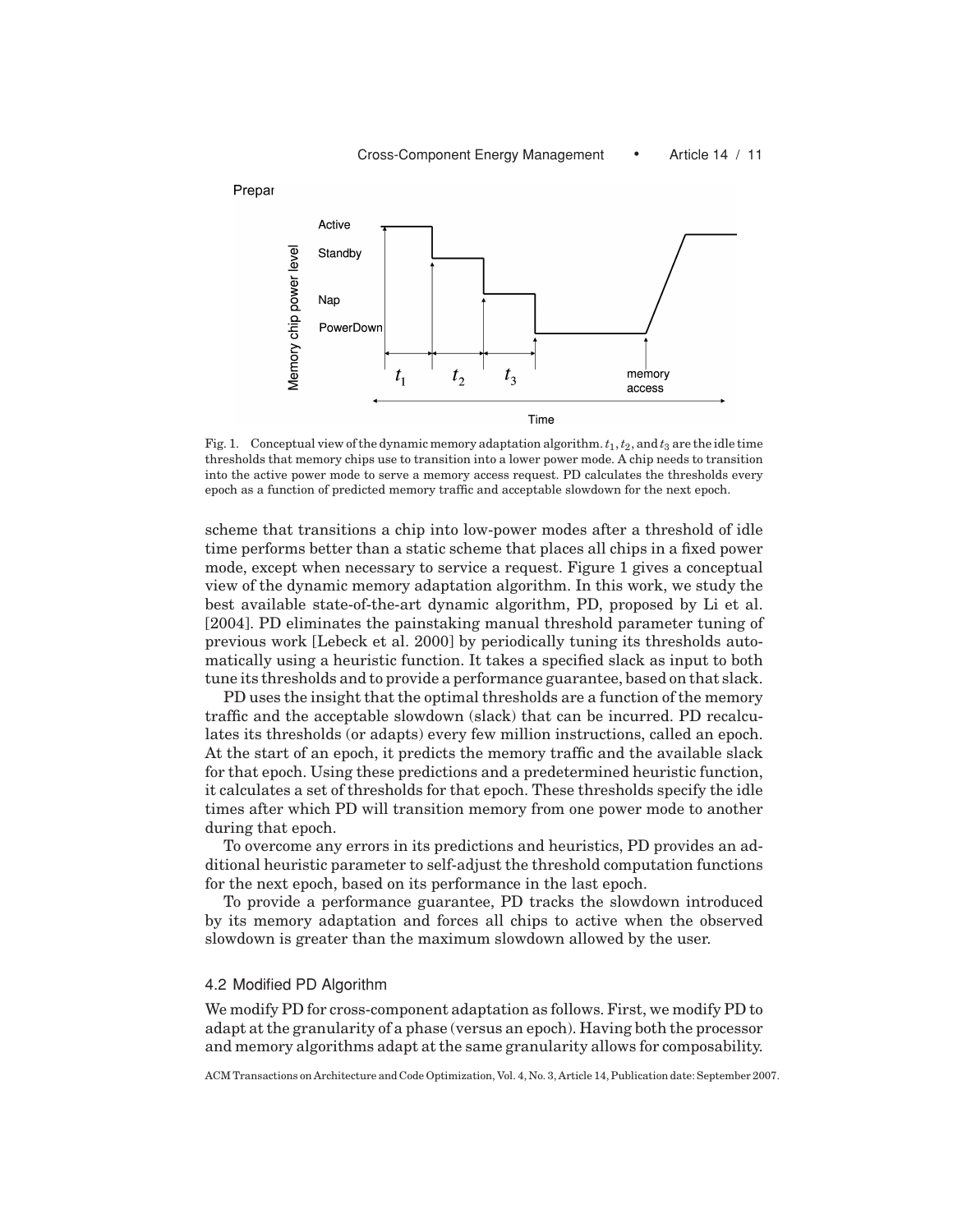## Article 14 / 12 • X. Li et al.

Using the phase granularity for memory also increases the accuracy of some predictions required by the memory algorithm. Specifically, to set its thresholds for the next epoch, the original PD needs to predict the memory access behavior of the next epoch. The modified PD sets the thresholds at the start of a new phase interval and needs to predict the memory access behavior in that phase interval. The algorithm can make this prediction quite accurately, based on profiled information for the phase (analogous to the processor algorithm).

Second, the original PD sets its thresholds (and resulting energy savings) based on a function of the available slack for the next epoch and a dynamically adjustable heuristic parameter called *Self adjust factor* (term *C* in [Li et al. 2004]). As discussed in Section 5, the joint processor-memory algorithm relies on profiling information to determine the energy savings with different memory adaptations (thresholds). To reduce the number of profiles needed, we fix the *Self adjust factor* to an empirically determined value (10). The modified algorithm is still able to adapt and save energy effectively, responding to the available slack. As we will see later from Figures 4 and 5, the modified PD algorithm reduces memory energy to a small fraction of the base memory energy, in most cases. Further, the system energy is dominated by the processor energy. Therefore, we expect the total system energy savings from our modifications to be close to those achievable from the original algorithm.

The overhead of the modified PD algorithm is almost the same as that of the original PD algorithm (discussed in detail in Li et al. [2004]). The algorithm uses the same phase detector (and amortizes its overhead) as the processoradaptation algorithm.

## 5. JOINT PROCESSOR AND MEMORY ADAPTATION

As mentioned in Section 2, our framework for joint processor and memory adaptation requires (1) performance guaranteed and composable processorand memory-adaptation algorithms and (2) an optimal slack-allocation algorithm. Section 5.1 discusses how the modified algorithms described in Sections 3 and 4.2 satisfy the performance guarantee and composability properties. Section 5.2 then presents the slack-distribution algorithm. Section 5.3 summarizes the full framework.

# 5.1 Performance Guarantee and Composability

Sections 3 and 4 already describe how our processor and memory algorithms provide a performance guarantee. We next show that they are also performance composable at the phase granularity. That is, we need to show that it should be possible to deploy both algorithms with a specified slack value for each and bound the total net slowdown at the phase granularity.

Let the total execution time without any processor and memory adaptation be *Tbase*. First, consider the case where only the processor adapts with allocated slack *Scpu*. The processor algorithm (Section 3) chooses a minimum energy configuration, *C*, while satisfying the performance bound corresponding to  $S_{\text{c}pu}$ . Let the execution time for this processor configuration be  $T_C$  (for the given phase). Then  $T_C \leq T_{base} * (1 + S_{cpu})$ .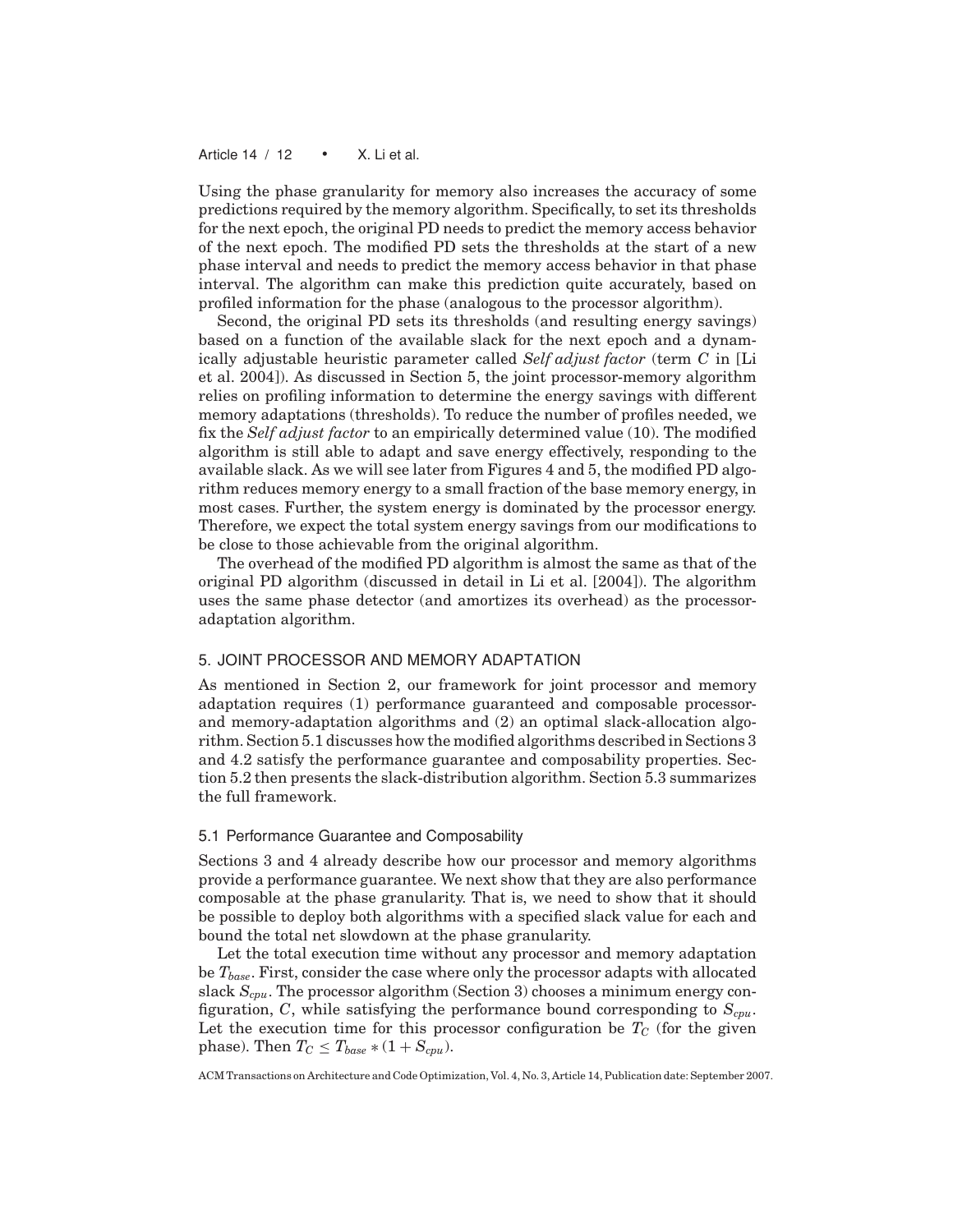Next, consider the case where memory adapts in addition to the processor. Since the processor configuration *C* stays fixed for the entire phase interval, the impact of our memory adaptation algorithm is to incur a slack, say *Smem*, *relative to the execution time with the processor configuration C and no memory adaptation*. That is, if *C* is different from the base processor, then from the viewpoint of the memory algorithm, the processor appears simply as a lower configuration new processor on which memory exerts an independent slack of *Smem*. Thus, if *T* is the execution time with the processor and memory adaptations, we have  $T \leq T_C * (1 + S_{mem})$ . Substituting for  $T_C$ , we have:

$$
T \le T_{base} * (1 + S_{cpu}) * (1 + S_{mem})
$$
\n
$$
(1)
$$

The above equation allows us to express the total slack as a function of the slack given to the processor and memory and, therefore, the algorithms are composable at the phase granularity.

Note that this composability property occurs as a result of the design of our algorithms, because (1) both processor and memory adapt at the same time scale of a phase interval, (2) the processor's configuration stays fixed throughout a phase interval and is not affected by the memory algorithm, and (3) the memory algorithm measures its slack with respect to this fixed processor configuration, but is not affected by the processor's adaptation in any other way.

In general, processor and memory adaptation algorithms may not be composable. As described in Section 2, the adaptation of one component can potentially affect the other. For example, processor adaptation can potentially affect the time between memory requests. This can lead to reactions by the underlying memory algorithm, e.g., the interrequest time may exceed the threshold for the PD algorithm, resulting in the memory going to a lower power state and increasing the service time for the subsequent accesses. This increased service time could, in turn, affect the processor adaptation algorithm (e.g., if the processor adapts its resources based on the utilization of the resources), causing a cyclic effect.

Our choice of the processor and memory algorithms breaks the above cycle and allows the two to operate independently.

# 5.2 Optimal Slack-Distribution Algorithm

The goal of the *slack-distribution* algorithm is to divide the total target slack between processor and memory to minimize the total energy consumed. The optimal distribution is not straightforward to determine because the energy savings per unit slack are different for processor and memory and are applicationdependent. To achieve an optimal algorithm, we first formalize an optimization problem for each phase interval as follows.

5.2.1 *Problem Formalization.* Let *Tbase*, *Scpu*, and *Smem* be as defined in Section 5.1. Suppose the user specified slack is *AvailableSlack* (e.g., 10%). Let *T* be the execution time,  $E_{cpu}$  be the processor energy, and  $E_{mem}$  be the memory energy with processor and memory adaptations for the given phase interval. *T*, *Ecpu*, and *Emem* are functions of *Scpu* and *Smem*, and *T* should satisfy the performance constraint. The slack distribution problem can now be stated as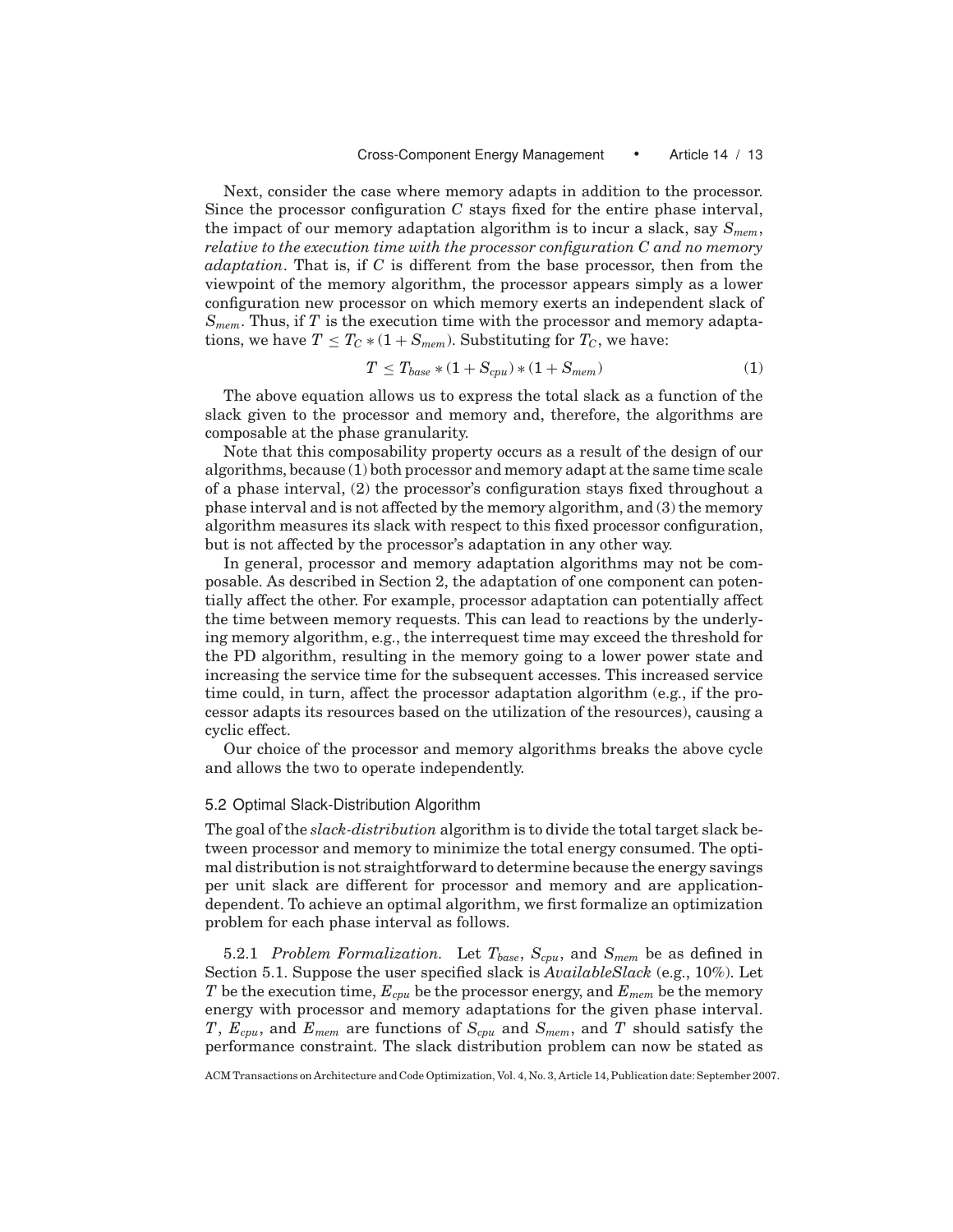Article 14 / 14 • X. Li et al.

the following optimization problem:

 $E_{cpu}(S_{cpu}, S_{mem}) + E_{mem}(S_{cpu}, S_{mem})$ **subject to**  $T(S_{cpu}, S_{mem}) \leq T_{base} * (1 + AvailableSlack) \dots$  performance constraint

5.2.2 *Determining Functions Ecpu*(*Scpu*, *Smem*) *and Emem*(*Scpu*, *Smem*)*.* The first challenge to solve the above optimization problem is to find the relationship between a slack distribution, *Scpu* and *Smem*, and the energy, *Ecpu* and *Emem*. One method to address this challenge is to analytically estimate *Ecpu* and *Emem* based on *Scpu* and *Smem*; however, such an estimate is difficult enough even with adaptation in a single component. Our solution is to use a profile-based method analogous to the processor algorithm. The slack distribution,  $S_{cpu}$  and  $S_{mem}$ , determines a corresponding processor and memory (threshold) configuration, say  $P(S_{cpu})$  and  $M(S_{mem})$ , respectively. At run time, for each phaseID and a given slack distribution, we use one phase occurrence to set the processor and memory configuration to  $P(S_{cpu})$  and  $M(S_{cpu})$ , respectively, and measure the resulting energy consumption, *Ecpu* and *Emem*.

5.2.3 *Satisfying the Performance Constraint.* The next challenge is to determine which slack distributions will satisfy the performance constraint. Using the composability property  $(Eq, 1$  from Section 5.1), it follows that the performance constraint in the above formulation is satisfied if

$$
(1 + S_{cpu}) * (1 + S_{mem}) \le (1 + AvailableSlack)
$$
\n(2)

5.2.4 *Solving the Optimization Problem.* Equation (2) enables an efficient search through the space of possible slack distributions to solve the optimization problem. First, we discretize the interval [0, *AvailableSlack*] into several steps. For each step, we assign the value of the step to *Scpu* and calculate *Smem* based on Eq. (2). Equation (2) allows several values for  $S_{mem}$ ; we choose the maximum value, because the energy  $E_{mem}$  is usually smaller with a larger slack. This yields a small number of slack distributions that satisfy the performance constraint and that need to be explored. We can simply perform a linear search over these distributions. For each distribution, we determine the total energy  $(E_{cpu} + E_{mem})$  for that phase (using the profile method described above). We solve the problem by choosing the distribution  $(S_{cpu}, S_{mem})$  with the minimum total energy.

In our experiments, we report results with *AvailableSlack* values of 5, 10, and 20%. We used a total of 6 slack distributions (i.e., profile 6 occurrences of each phaseID) to obtain the best slack distribution for the 5% *AvailableSlack* case and 11 slack distributions for the 10 and 20% cases. (The number of slack distributions explored is adjustable. The user may explore more distributions to improve the precision of solution at the expense of more profiling. We chose the above numbers to achieve a good trade-off between profiling overhead and precision.)

# 5.3 Putting it Together

Figure 2 provides a high-level conceptual overview of the joint algorithm. In our implementation, once the optimal slack distribution for a phaseID is chosen,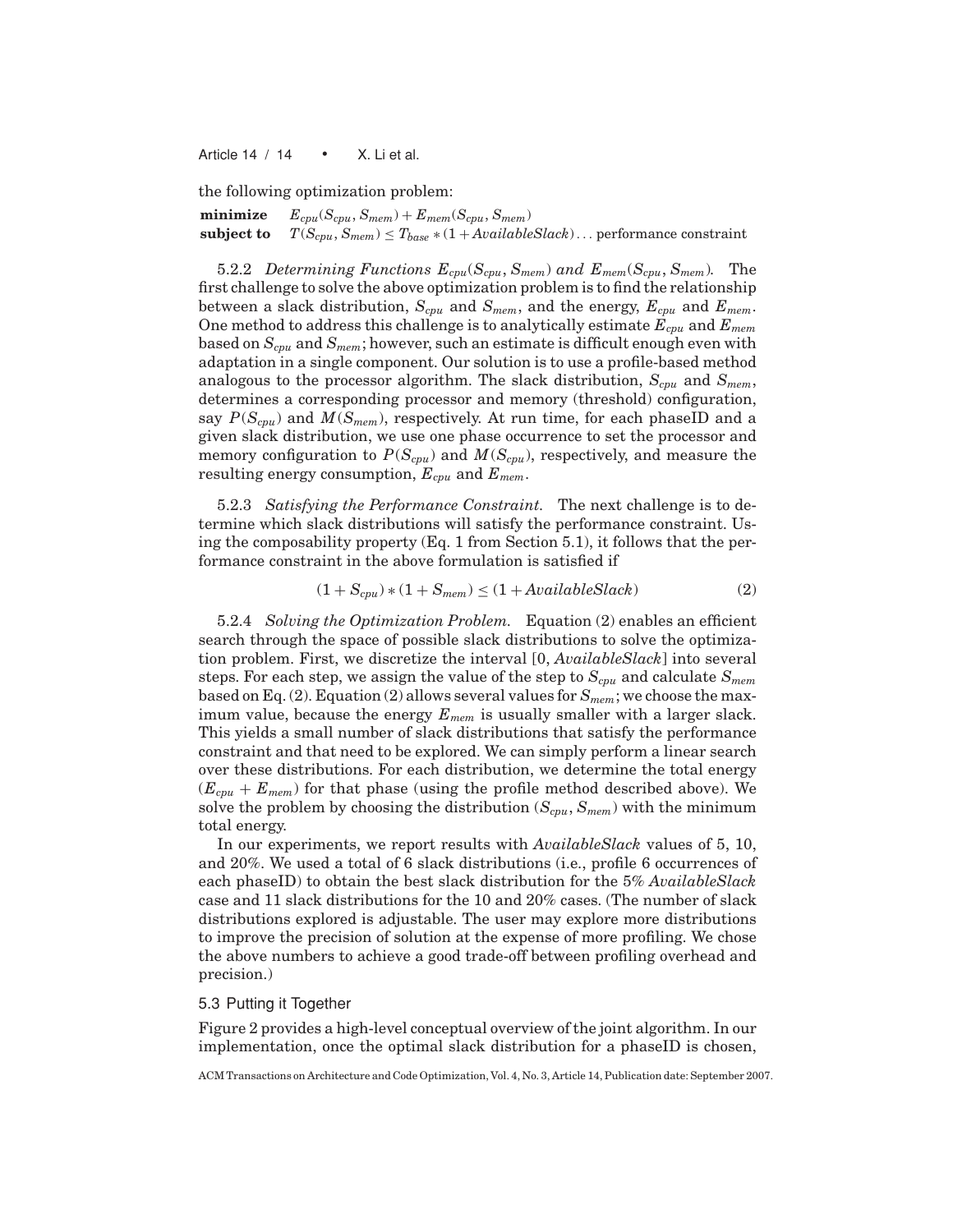

Fig. 2. Conceptual view of the joint adaptation algorithm.

#### Algorithm 1 Joint adaptation algorithm for each phaseID

1: Run initial occurrences of phaseID with different processor configurations. Measure the energy and slack used and the number of memory references.

2: Let  $STEP$  be the number of slack distributions we want to profile.

3: for each 
$$
i
$$
 in  $0, 1, ..., STEP$  do

4:  $S_{cpu} = \frac{i. Available Black}{STEP}$ . Let  $P(S_{cpu})$  be the minimum energy processor configuration that uses at most slack  $S_{cpu}$ .

5:  $S_{mem} = \frac{(1+AvailableBlack)}{(1+S)}$  - 1. Let  $M(S_{mem})$  be the memory thresholds based on  $S_{mem}$ .  $(1+S_{cpu})$ 

6: Run the next occurrence of phaseID with processor configuration  $P(S_{cpu})$  and memory thresholds  $M(S_{mem})$ . Record the sum of processor and memory energy as  $E_i$ .

7: end for

8: Compare  $E_i$ , for  $i \in 0, 1, \ldots$ , STEP. Store in a table indexed by phaseID the processor configuration and memory thresholds that give the minimum  $E_i$ .

9: Run subsequent occurrences of phaseID with the above processor and memory configurations.

#### Fig. 3. Joint algorithm.

the processor configuration and memory thresholds corresponding to that distribution are stored in a table indexed by the phaseID. At the beginning of a phase interval, the implementation looks up this table and sets the processor and memory configurations accordingly for the phase. The full algorithm is summarized as Algorithm 1 in Figure 3.

In case of phase mispredictions, we could use the individual processor and memory performance guarantee algorithms separately to ensure that the overall performance constraint is satisfied. In our implementation, we use a unified performance guarantee algorithm similar to that of the processor algorithm. This algorithm tracks the slack used in each phase interval (as in the processor algorithm). If too much slack is used, subsequent phase intervals use the base processor configuration and *active* power mode for memory until the initial target slack is reaccumulated.

5.3.1 *Overhead Analysis.* The overheads of the joint algorithm because of the constituent processor and memory adaptation algorithms have already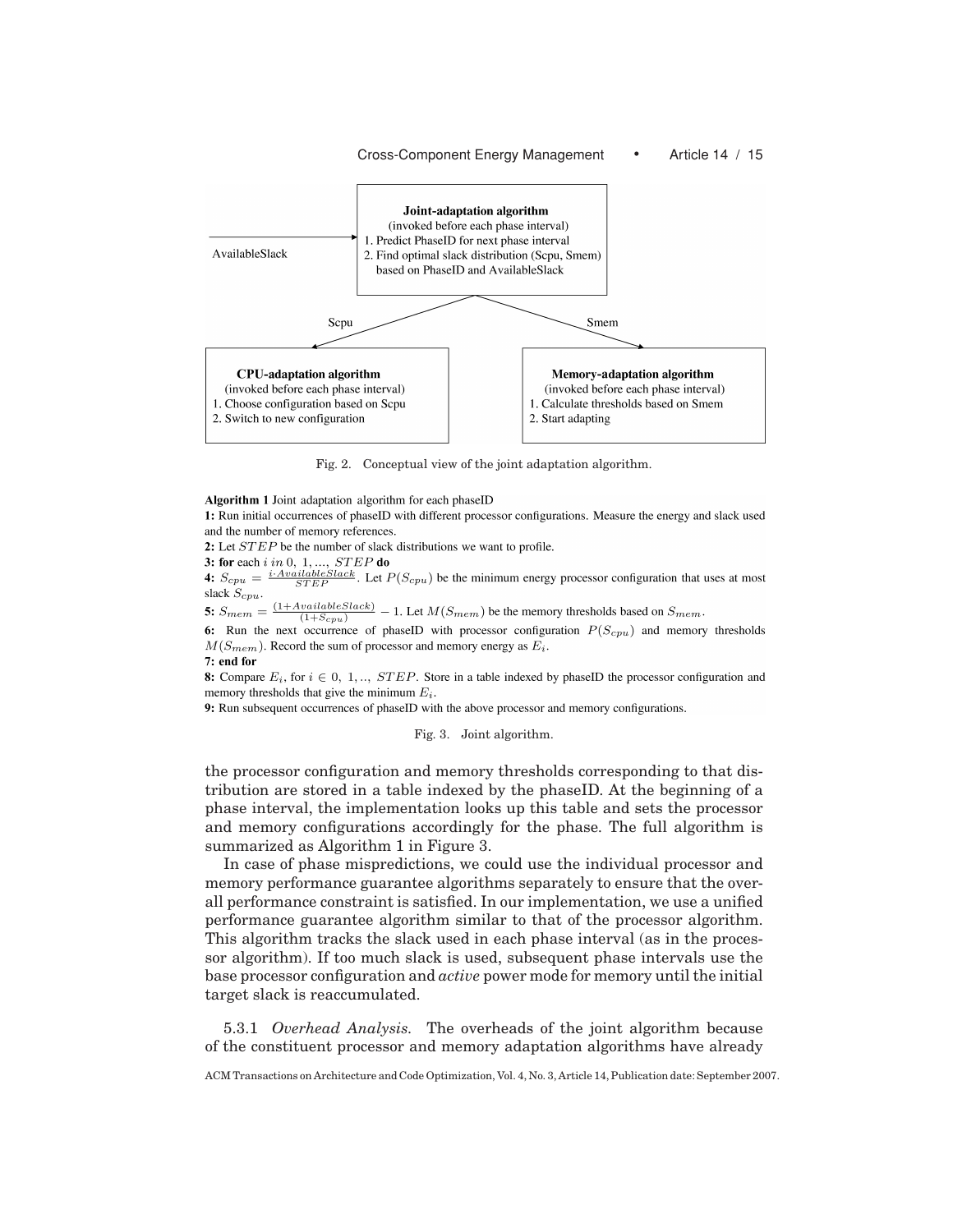Article 14 / 16 • X. Li et al.

been discussed in Sections 3.3 and 4.2. The slack distribution aspect incurs the following additional overhead.

For each phaseID, the number of intervals profiled now increases (from the number of processor configurations) by the number of slack distributions (steps 3–7 in algorithm 1). This increase is small, relative to the total number of phase intervals. It is also small when contrasted with a naive joint algorithm that performs a search of the cross-product of the configuration space for processor and memory. In general, if *M* is the number of processor configurations and *N* is the number of slack distributions, then for each phaseID, our algorithm needs *N* additional profiles over the *M* already required for processor adaptation. For our experiments *M* is 54 and *N* is 6 or 11. In contrast, a naive joint algorithm would need  $(M \times N)$  additional profiles per phase over processor adaptation. For our experiments, this is a substantial 324–594 additional profiles over the 54 already needed.

The algorithm also stores the optimal processor configuration and memory thresholds for each phaseID in a table. The space overhead for this is small since the number of distinct phases in the application is typically small  $\left( < 35 \right)$ and each table entry is only a few bytes. For adaptation, at the beginning of each interval, the algorithm determines the appropriate configuration using a single lookup in the above (small) table. This is negligible, considering that it is incurred once every 10 M instructions.

# 6. EXPERIMENTAL METHODOLOGY

We use the execution-driven RSIM simulator [Hughes et al. 2002] for performance evaluation and the Wattch tool [Brooks et al. 2000] integrated with RSIM for energy. We enhanced RSIM with the RDRAM memory model [Rambus 1999] to simulate memory energy and delay.

The base processor studied is similar to the MIPS R10000 and is summarized in Table II. We assume a centralized instruction window with a unified reorder buffer and issue queue, but a separate physical register file. We allow adaptation of *issue width*, *instruction window size*, and the number of *functional units*, similar to previous work [Hughes et al. 2001; Sasanka et al. 2002]. Our algorithm can incorporate adaptations in other processor resources as well, including adaptive caches, as mentioned in Section 3. It is applicable to other architectures as well, including those with a separate issue queue and reorder buffer.

As in previous work [Hughes et al. 2001; Sasanka et al. 2002], experiments with instruction window adaptation assume eight entry instruction window segments and that at least two segments are always active. A smaller instruction window requires fewer physical registers. We deactivate one integer and one floating-point physical register with each deactivated instruction window entry. Experiments with functional unit adaptations assume that issue width is equal to the sum of the functional units and, hence, changes with the number of functional units. Consequently, when a functional unit is deactivated, the corresponding instruction selection logic is also deactivated. Similarly, the corresponding parts of the result bus, the wake up ports of the instruction window, and ports of the register file are also deactivated.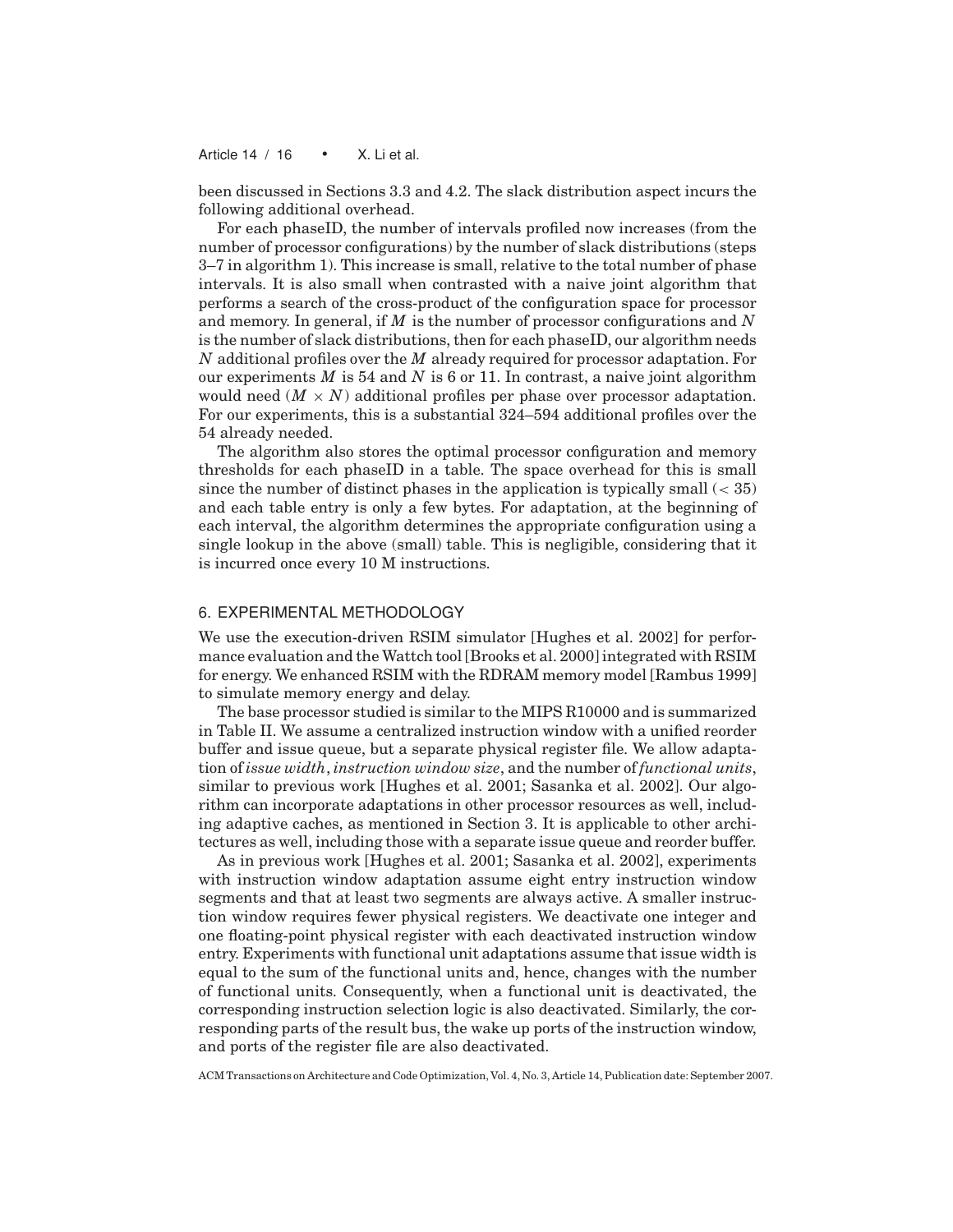## Cross-Component Energy Management • Article 14 / 17

|                               | <b>Base Processor Parameters</b>                |  |  |  |  |  |  |
|-------------------------------|-------------------------------------------------|--|--|--|--|--|--|
| Processor speed               | 1 GHz                                           |  |  |  |  |  |  |
| Fetch/retire rate             | 6 per cycle                                     |  |  |  |  |  |  |
| Functional units              | 6 int, 4 FP, 2 address generation               |  |  |  |  |  |  |
| Integer FU latencies          | $1/7/12$ add/multiply/divide(pipelined)         |  |  |  |  |  |  |
| <b>FPU</b> latencies          | 4 default, 12 divide (all but divide pipelined) |  |  |  |  |  |  |
| <b>Instruction</b> window     | 128 entries                                     |  |  |  |  |  |  |
| Register file size            | 192 integer and 192 FP                          |  |  |  |  |  |  |
| Memory queue size             | 32 entries                                      |  |  |  |  |  |  |
| Branch prediction             | 2 KB bimodal agree, 32-entry RAS                |  |  |  |  |  |  |
|                               | <b>Base Memory Hierarchy Parameters</b>         |  |  |  |  |  |  |
| $L1$ (Data)                   | 64 KB, 2-way associative, 64B line              |  |  |  |  |  |  |
|                               | 2 ports, 12 MSHRs                               |  |  |  |  |  |  |
| $L1$ (Instr)                  | 32 KB, 2-way associative                        |  |  |  |  |  |  |
| L <sub>2</sub> (Unified)      | 1 MB, 4-way associative, 64B line               |  |  |  |  |  |  |
|                               | 1 port, 12 MSHRs                                |  |  |  |  |  |  |
|                               | <b>Base Contentionless Memory Latencies</b>     |  |  |  |  |  |  |
| $L1(Data)$ hit time (on-chip) | 2 cycles                                        |  |  |  |  |  |  |
| $L2$ hit time (off-chip)      | 20 cycles                                       |  |  |  |  |  |  |
| Main memory (off-chip)        | 100 cycles                                      |  |  |  |  |  |  |

Table II. Base System Parameters

We assume clock gating for all components of all the processor configurations (adaptive and nonadaptive). If a component is clock-gated (i.e., not accessed) in a given cycle, we charge 10% of its maximum power. To fairly represent the stateof-the-art, we also gate the wake-up logic for empty and ready entries in the instruction window as proposed in Folegnani and Gonzlez [2001]. We assume that the resources deactivated by our adaptive algorithms do not consume any power (i.e., they are power gated). Thus, deactivating an unused component saves 10% of the maximum power of the component (i.e., the remaining power after gating).

We profile all possible combinations of the following configurations  $(54 \text{ total})$ : instruction window ∈ {128, 96, 64, 48, 32, 16}, number of ALUs ∈ {6, 4, 2} and number of FPUs  $\in \{4, 2, 1\}$ . We also evaluated our algorithms with a reduced set of configurations to reduce profiling overhead (10 for integer, 13 for FP applications). The results were qualitatively similar; we present results with full profiling to give the processor-only algorithm the best showing.

Table III shows the RDRAM model we use, including the energy consumption for each 512 MB chip and the transition time between different states. We simulate the memory system with eight such memory chips.

We evaluate our algorithms using six SPEC CPU2000 benchmarks, *gzip*, *mcf*, and *twolf* from SPECint and *ammp*, *equake*, and *mesa* from SPECfp. We do not simulate all the SPEC benchmarks because the simulations take a very long time (see below). We chose the above six SPEC benchmarks to cover the space of compute-bound versus memory-bound behavior. Our detailed analysis (Section 7.1.2) shows that this is the primary aspect that affects the impact of our algorithm. Since we already cover applications that demonstrate a broad spectrum of compute-bound versus memory-bound behavior, we do not expect that numbers for more benchmarks would provide more insight on the efficacy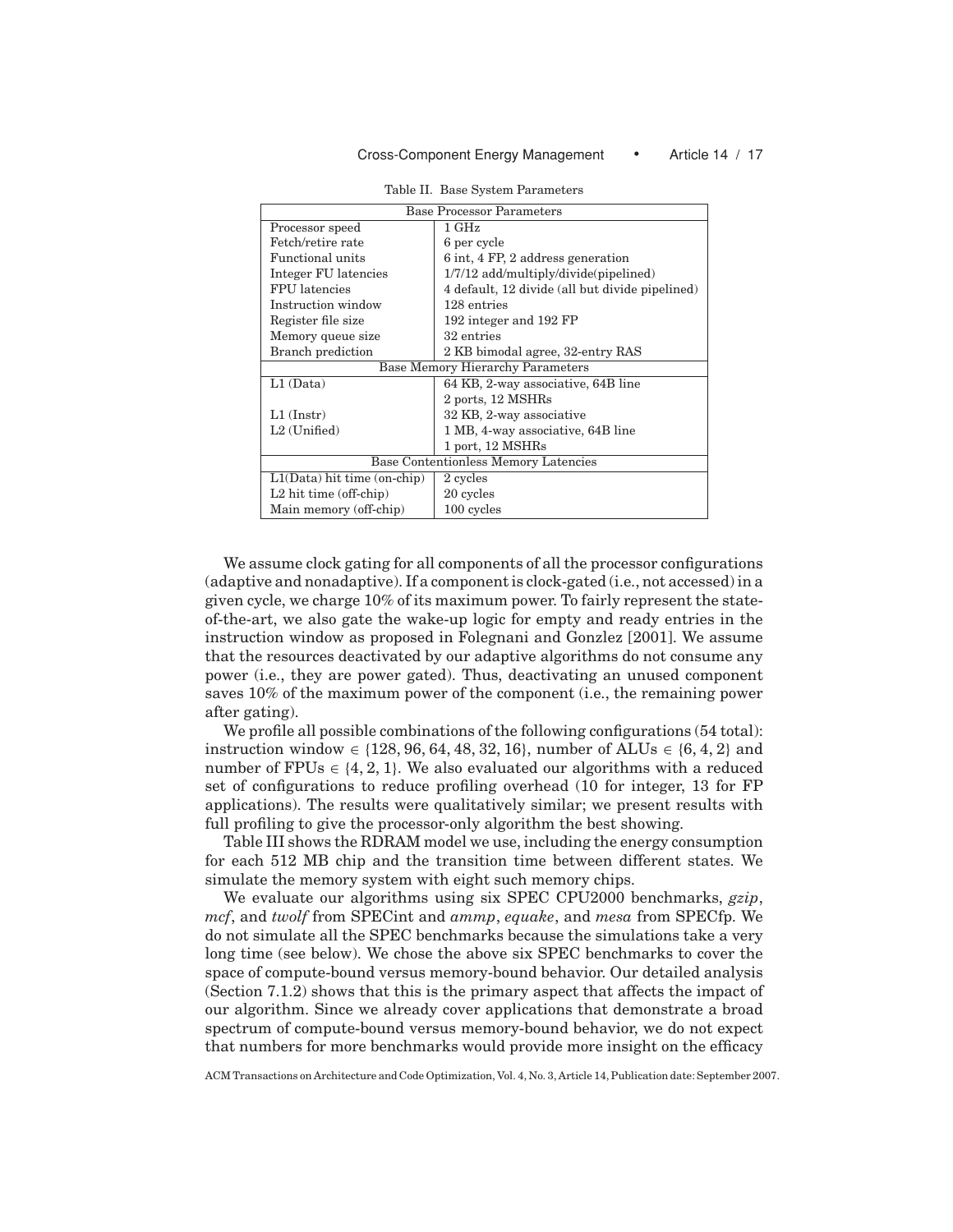## Article 14 / 18 • X. Li et al.

| Power State                    | Power                  |
|--------------------------------|------------------------|
| Active/standby/nap/powerdown   | 300/180/30/3 mW        |
| Transition                     | Power and Time         |
| $Active \rightarrow standby$   | 240 mW/1 memory cycle  |
| Active $\rightarrow$ nap       | 160 mW/8 memory cycles |
| $Active \rightarrow powerdown$ | 15 mW/8 memory cycles  |
| Standby $\rightarrow$ active   | $240$ mW/6 ns          |
| $Nap \rightarrow active$       | $160$ m $0W/60$ ns     |
| Powerdown $\rightarrow$ active | $15$ mW/6000 ns        |

Table III. RDRAM Power Consumption and Transition Time/Power for Different Power Modes

of our algorithms than already provided by our analysis. All applications were compiled with the SPARC SC4.2 compiler. In our simulations, we fast forward each benchmark to skip the initialization part of the application, based on the data by Sherwood et al. [2002].

Since the applications take an extremely long time to simulate, we perform the following two approximations for our simulations. In a real system, these are not required. Both approximations assume a phase classification algorithm that shows little variability in performance and energy among occurrences of the same phaseID. The approximations do *not* assume that the phase detector makes perfect predictions of phaseIDs.

For the first approximation, we collect a trace of the phase behavior of all the applications for their *entire length*. This does not require detailed timing simulation and can be quickly collected. Then for each experiment, we performed a more detailed, but slower, timing/energy simulation. For this slower timing/energy simulation, we simulate the application long enough to ensure that we collect the necessary profiling data for each phaseID and, subsequently, each phaseID occurs at least ten times for adaptation.<sup>2</sup> (This part alone takes 1 month to simulate for *ammp*.) The execution times and energy across these last ten occurrences of a phaseID are averaged to give the execution time and energy for that phaseID. This average value is then fed into the phase trace initially collected to determine the energy and execution time of the entire application for that experiment. In the results reported, energy is reported for all phase intervals—for the profiled phase intervals, we conservatively report the energy with the base architecture (which has the highest energy).

Second, for the joint adaptation runs with the simple predictor, we make the following approximation to determine the data for mispredicted phases (again, only for our simulations). As required for the algorithm, we find the best processor and memory configuration for each phaseID using profiling. In addition, we profile an occurrence of each phaseID with each of the processor/memory configurations determined to be the best for the other phaseIDs. We then use the trace of the phase behavior along with the simple predictor to determine the time and energy for the application.

 $2$ If the same phase occurs too often through this run, it is fast forwarded, while ensuring that the simulation is adequately warmed up for the next phase that needs to be measured.

ACM Transactions on Architecture and Code Optimization, Vol. 4, No. 3, Article 14, Publication date: September 2007.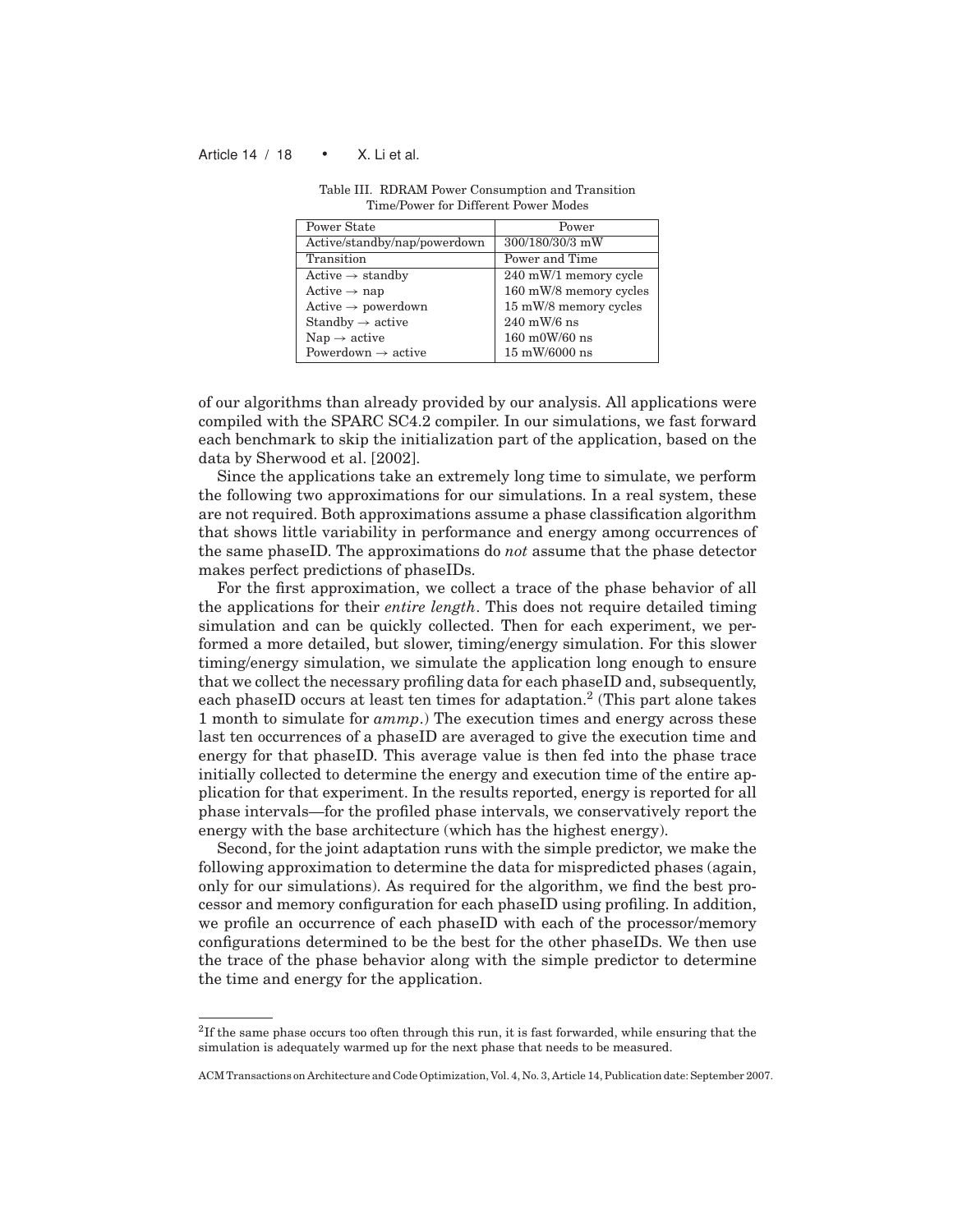# 7. RESULTS

Sections 7.1 and 7.2 discuss the energy savings of our algorithms with the perfect and simple phase predictors respectively. Section 7.3 discusses the impact on performance. To assess the sensitivity to the optimal slack distribution between processor and memory in the joint adaptation case, we also report results with joint adaptation assuming approximately equal slack distribution among processor and memory. That is, of the discrete slack distributions profiled, we choose the one that is closest to an equal distribution. For brevity, we refer to this as the equal slack distribution algorithm.

# 7.1 Energy Savings with the Perfect Phase Predictor

7.1.1 *Overall Results.* With the perfect predictor, for each application and slack value of 5, 10, and 20%, Figure 4a shows the energy consumption for the system with only processor adaptation (P), only memory adaptation (M), and joint processor and memory adaptation using the optimal slack-distribution algorithm (PM) and using equal slack distribution (PMe), all normalized to the base system with no adaptation. The first bar in each set in the figure is for the base system. All bars show the distribution of energy between memory and processor. Table IV summarizes the above data by presenting the average and the range of the relative energy savings between key pairs of adaptation algorithms. Our high-level results are as follows. Section 7.1.2 analyzes these results in more detail.

7.1.1.1 *Processor versus Memory Adaptation.* Processor and memory adaptation both provide significant energy savings in all cases, with processor adaptation generally being more effective than memory adaptation for our system. Across all applications and slack values, separate processor and memory adaptation, respectively, provide an average savings of 31 (range 14–44%) and 16% (range 13–20%).

7.1.1.2 *Joint Adaptation.* Joint processor and memory adaptation provides significantly more energy savings than either one alone. Across all applications and slack values, compared to the base system, joint processor, and memory adaptation with optimal slack distribution (PM) provides average energy savings of 46% (25–64%). When compared to a system that already includes processor adaptation (P), PM provides energy savings of an average of  $22\%$  (10–35%) (relative to the energy consumed by P). Compared to a system that already includes memory adaptation (M), PM saves an additional 36% on average (13–55%).

7.1.1.3 *Impact of Slack.* Increasing slack from 5 to 20% improves energy savings for many cases. The improvement, however, is modest, at best, for both processor and memory adaptation alone. With joint adaptation, however, the modest benefits in each component add up to significant benefits for some applications. For example, for *mcf*, the energy saving with joint adaptation increases from 49 to 64%, when slack increases from 5 to 20%, but for the same slack increase, processor adaptation alone only improves the energy saving from 38 to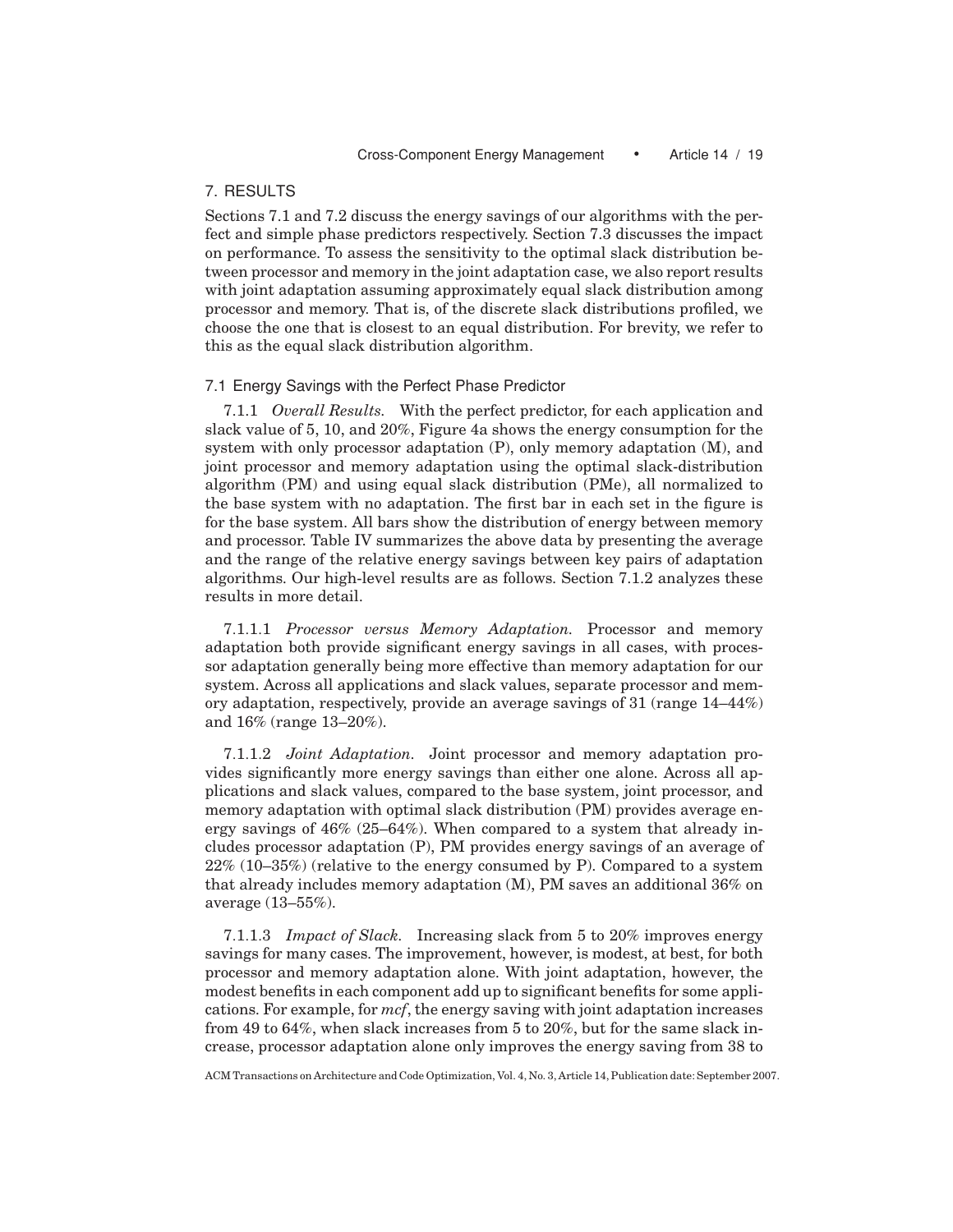

Fig. 4. (a) Energy (normalized to the energy of the base nonadaptive processor) for processor only (P), memory only (M), and joint adaptation with optimal slack (PM) and equal slack (PMe) for the full application and three total slack values with perfect phase prediction. (b) Energy (normalized to the base processor) for joint adaptation for one application phase for three total slack values, with different slack distributions (the number on the *x* axis is the slack allocated to the processor).

44% and memory adaptation alone improves the energy saving from 14 to 19%. The reason for this is explained in detail in Section 7.1.2.

7.1.1.4 *Slack Distribution.* For joint adaptation, using an appropriate slack distribution is important—clearly, a distribution of 0% slack to processor/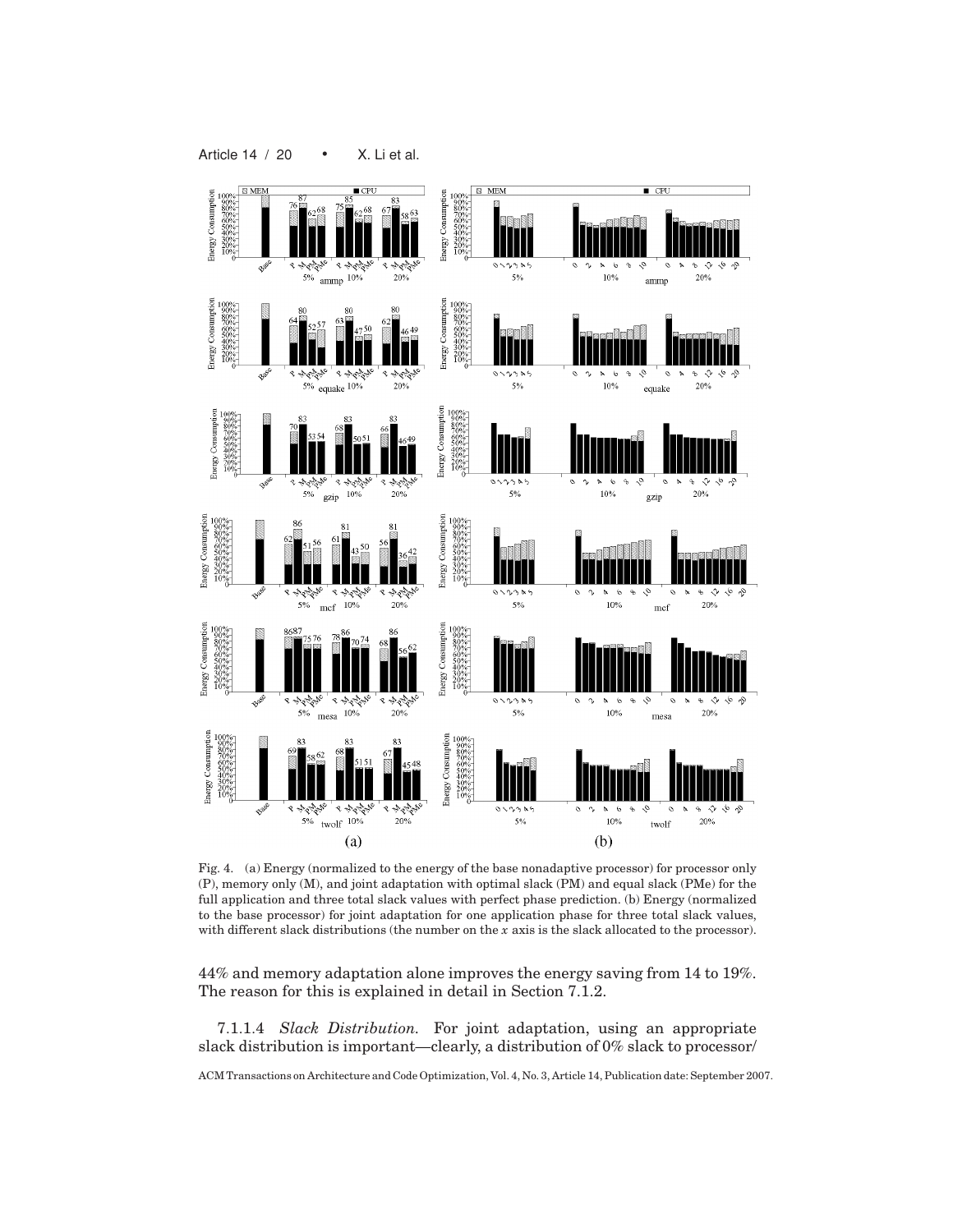| Specified Slack | 5%            | 10%           | 20%               |
|-----------------|---------------|---------------|-------------------|
| P vs. base      | 28 [14, 38]   | $31$ [22, 39] | $35$ [ $32, 44$ ] |
| M vs. base      | $15$ [13, 20] | 17 [14, 20]   | 17 [14, 20]       |
| PM vs. base     | 41 [25, 49]   | 46 [30, 57]   | 52 [42, 64]       |
| PM vs. P        | 17 [12, 44]   | 22 [10, 29]   | $25$ [13, 35]     |
| PM vs. M        | $30$ [13, 40] | $35$ [18, 46] | 42 [30, 55]       |
| PM vs. PMe      | 6 [1, 8]      | 6[0, 14]      | 8[6, 14]          |

Table IV. Relative Energy Savings (in %) for Different Pairs of Algorithms with the Perfect Phase Predictor*<sup>a</sup>*

<sup>a</sup>The numbers are *average [min, max]* reduction in energy consumption of the first algorithm over the second.

all slack to memory (i.e., the M case) or 0% slack to memory/all slack to processor (i.e., the P case) is much worse than the optimal slack distribution (i.e., the PM case) for all applications and total slack values. However, our results show that the energy savings from the optimal slack distribution are close to those of equal distribution for many applications—average savings of PM over PMe are 6, 6, and 8 for 5, 10, and 20% total slack values, respectively.<sup>3</sup> Nevertheless, there are some applications for which the optimal distribution is significantly better. For example, for *mcf* at 10 and 20% slack, optimal distribution saves 14% more energy over equal distribution; for *mesa* at 20% slack, optimal distribution saves 10% energy over equal distribution. These benefits seem worth exploiting, given that the optimal distribution incurs a small overhead (profiling of a handful of extra phase intervals).

7.1.2 *Analysis.* This section uses supplemental data to provide further insights into the high level trends identified. For key phases of each application and each total slack, Table V shows the processor configuration chosen by P and PM (shown as P/PM) and the amount of slack allocated to memory in P/PM. For the longest phase (in terms of number of instructions) of each application and for each value of total slack, Figure 4b presents energy consumption (normalized to base) for different distributions of the total slack between processor and memory. The number on the *x* axis is the amount of slack allocated to the processor.

7.1.2.1 *Processor Adaptation.* From Table V, we see that across all applications, P chooses from a fair number of configurations and often uses different configurations for different phases of the same application. This results in significant energy savings. However, in most cases, the configuration does not change much with increasing slack, indicating that most (but not all) of the energy benefits are obtained with a small slack value. Note that for integer ALUs and instruction window, the base resource sizes are used in several cases for P and/or PM; therefore, our choice of these sizes for the base was not overly aggressive. The choice of four base floating point units was overly aggressive for these applications, since all four units are never used.

<sup>&</sup>lt;sup>3</sup>The energy saving of system A over system B is defined as  $\frac{\langle energy_B - energy_A\rangle}{energy_B}$ , where  $energy_A$  and *energy<sub>B</sub>* are the energy consumptions of system A and B, respectively.

ACM Transactions on Architecture and Code Optimization, Vol. 4, No. 3, Article 14, Publication date: September 2007.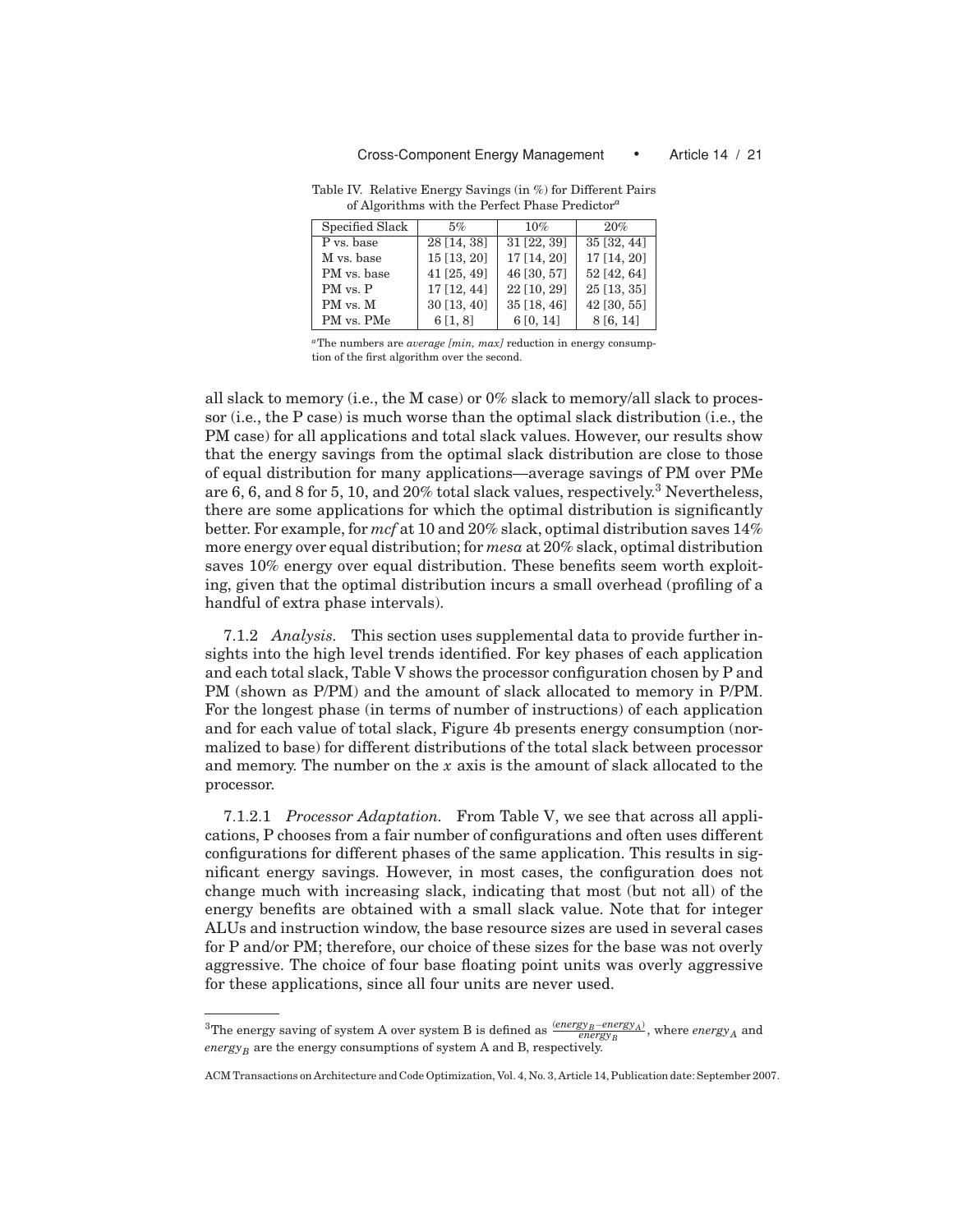## Article 14 / 22 • X. Li et al.

| 20%            |      |            |     |     |        |           |       |     |        |           |      |     |       |           |
|----------------|------|------------|-----|-----|--------|-----------|-------|-----|--------|-----------|------|-----|-------|-----------|
|                |      |            |     |     | 5%     |           |       |     | $10\%$ |           |      |     |       |           |
| PhaseID        | $\%$ | <b>IPC</b> | A   | F   | IW     | $Mem(\%)$ | A     | F   | IW     | $Mem(\%)$ | A    | F   | IW    | $Mem(\%)$ |
|                |      |            |     |     |        |           | ammp  |     |        |           |      |     |       |           |
| 9              | 25   | 1.35       | 2/2 | 1/1 | 96/128 | 0/1.9     | 2/2   | 2/1 | 64/128 | 0/6.7     | 2/2. | 1/1 | 64/96 | 0/13.2    |
| 14             | 10   | 1.42       | 2/2 | 2/2 | 48/48  | 0/1.9     | 2/2   | 2/2 | 48/48  | 0/6.7     | 2/2  | 2/2 | 48/48 | 0/5.3     |
| equake         |      |            |     |     |        |           |       |     |        |           |      |     |       |           |
| $\theta$       | 36   | 0.49       | 2/2 | 1/1 | 96/128 | 0/3.9     | 2/2   | 1/1 | 96/96  | 0/6.7     | 2/2  | 1/1 | 48/96 | 0/15.4    |
| 138            | 5    | 0.58       | 2/2 | 1/1 | 96/128 | 0/3.9     | 2/2   | 1/1 | 96/96  | 0/6.7     | 2/2  | 1/1 | 48/96 | 0/13.2    |
| gzip           |      |            |     |     |        |           |       |     |        |           |      |     |       |           |
| 54             | 20   | 1.57       | 4/4 | 1/1 | 48/64  | 0/1.9     | 4/4   | 1/1 | 48/48  | 0/4.7     | 2/2  | 1/1 | 32/48 | 0/5.3     |
| 13             | 17   | 2.17       | 6/6 | 1/1 | 64/64  | 0/1.9     | 4/4   | 1/2 | 64/64  | 0/2.8     | 4/4  | 1/1 | 32/48 | 0/5.3     |
|                |      |            |     |     |        |           | mcf   |     |        |           |      |     |       |           |
| 11             | 18   | 0.16       | 2/2 | 1/1 | 16/32  | 0/3.9     | 2/2   | 1/1 | 16/32  | 0/7.8     | 2/2  | 1/1 | 16/16 | 0/15.4    |
| 33             | 9    | 0.05       | 2/2 | 1/1 | 48/48  | 0/3.9     | 2/2   | 1/1 | 48/48  | 0/8.9     | 2/2  | 1/1 | 48/48 | 0/17.6    |
|                |      |            |     |     |        |           | mesa  |     |        |           |      |     |       |           |
| $\overline{2}$ | 79   | 1.81       | 6/6 | 2/2 | 96/96  | 0/1.9     | 6/6   | 2/2 | 64/96  | 0/6.7     | 2/4  | 1/2 | 48/48 | 0/5.3     |
| 21             | 4    | 1.75       | 4/4 | 2/2 | 64/64  | 0/3.9     | 2/4   | 1/2 | 64/64  | 0/7.8     | 2/2  | 1/1 | 32/64 | 0/7.14    |
|                |      |            |     |     |        |           | twolf |     |        |           |      |     |       |           |
| $\theta$       | 57   | 1.22       | 4/4 | 1/1 | 64/96  | 0/2.9     | 2/4   | 1/1 | 64/64  | 0/4.7     | 2/2  | 1/1 | 32/64 | 0/7.14    |
| 8              | 43   | 1.42       | 2/4 | 1/1 | 96/96  | 0/3.4     | 2/2   | 1/1 | 96/96  | 0/5.3     | 2/2  | 1/1 | 64/64 | 0/7.14    |

Table V. Processor Configuration Chosen (# of Active Instruction Window Entries (IW), ALUs (A), and FPUs (F)) and Slack Allocated to Memory (Mem(%)) for Dominant Phases of Each Application for Different Total Slack for P and PM Systems (shown as **P/PM**) *a*

*<sup>a</sup>*The % column shows the percentage of time that the program spends in the given phase.

7.1.2.2 *Memory Adaptation.* From Figure 4a, we see that the main reason that memory adaptation shows lower benefit than processor adaptation is that in our system, processor energy dominates in the base case. The memory adaptation algorithm itself is successful in removing a large fraction of the memory energy. Again, most (but not all) of the benefit comes at 5% slack. This situation could change for different systems and applications (e.g., with a server or data center system and workloads [Lefurgy et al. 2003]).

7.1.2.3 *Joint Adaptation—PM versus P and M.* Table V shows that for a given slack, across all applications and across different phases of an application, the joint-adaptation algorithm often chooses different processor configurations and different allocation of slack to memory, seeking to maximize energy savings. Comparing PM to P, we see several cases where the processor configuration changes to increase the processor energy in PM, as the memory adaptation tries to use up some of the slack available to minimize total system energy.

In addition, as observed earlier, PM is able to better exploit increasing slack than either P or M alone. This is explained as follows. For large slack values (e.g., 20% in Figure 4), the energy saving from PM is close to the sum of the saving from P and M. For smaller slack values (e.g., 5% in Figure 4), the energy saving from PM is often less than the sum of the savings from P and M. The reason is that for the 20% case, P and M are able to put processor and memory, respectively, into low-power modes and yet not use up all available slack. There is enough slack that PM is also able to put *both* processor and memory into lowpower modes. Thus, PM obtains the individual processor and memory savings from P and M, respectively, to show additive savings. This is not the case with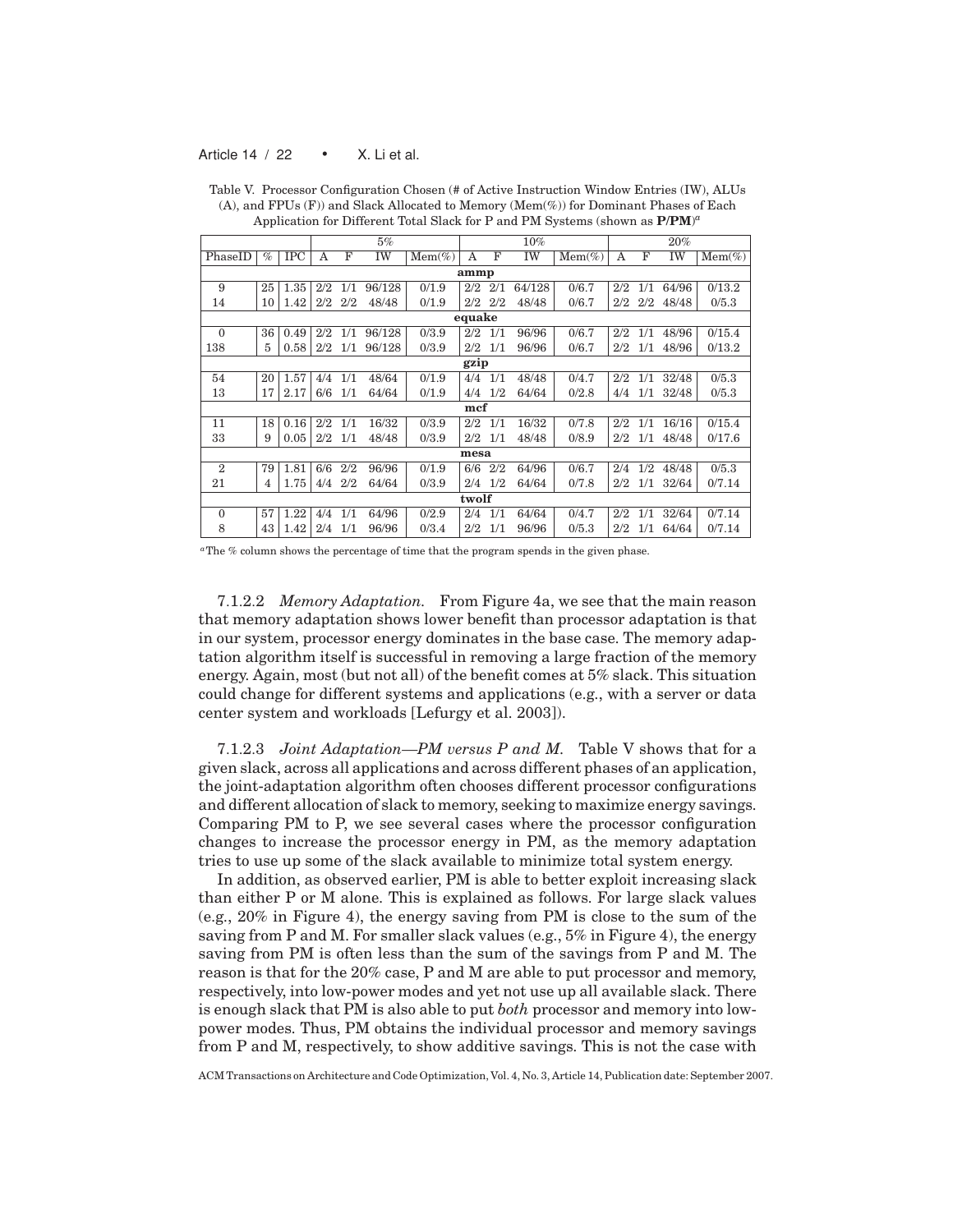5% slack, since 5% is too little for *both* processor and memory to go into the same low-power modes, as in the processor only and memory only cases. Thus, the PM energy savings are less than the sum from the individual components given 5% each.

7.1.2.4 *Impact of Slack Distribution—PM versus PMe.* Figure 4b shows that no single slack distribution is optimal for all applications. For example, memory intensive *mcf* uses a slack division so that memory gets a greater portion of the slack. The processor is given about 1, 2, and 6% slack for total slack of 5, 10, and 20%, respectively. Increasing slack beyond a small value for processor-only adaptations is not beneficial because of the memory intensive nature of this benchmark. The extra slack is beneficial for energy savings only if it is used for memory adaptations. On the other hand, the compute intensive *mesa* chooses a slack distribution where the processor gets a greater chunk about 3, 8, and 16% for total slack of 5, 10, and 20%, respectively.

However, in many (but not all) cases, an equal slack distribution provides energy savings similar to that of the optimal slack distribution algorithm. This can be explained by the shape of the energy versus slack distribution curves in Figure 4b. These curves are often flat in the center, most notably for total slack of 10 and 20%. Since the optimal and equal slack often fall in this flat part, they both give similar energy savings. The reason for the flatness of the curve is as follows. Moving from left to right on the *x* axis, slack is taken away from memory and given to the processor. In general, this causes memory energy to rise and processor energy to drop. In many cases, this increase and decrease tends to negate each other, creating a virtually flat energy curve. Exceptions, however, arise in the following cases, which result in greater savings with optimal slack distribution.

The energy curves in Figure 4b are not flat for highly memory- or computeintensive applications. In the memory-intensive case (e.g., mcf), the processor energy part of the curve tends to be flat. This is because even with a small slack, these applications already choose the minimum (or close) resources for their architectural configuration (reducing processor resources does not reduce performance if the application is memory-bound). Increasing slack, therefore, does not have any further effect on processor adaptation. The memory energy curve, on the other hand, shows a sharp rise in this case. With more slack, memory adaptation can reduce memory energy significantly, in this case. The net result is a rising total energy curve where the optimal slack distribution is more to the left of the equal distribution, providing significant benefits for PM over PMe.

The compute-intensive applications behave in the opposite way. For example, consider *mesa* with 20% slack. Here the memory energy tends to be flat, since a small amount of slack to memory is sufficient to bring the memory down to low-power mode most of the time—giving memory more slack does not help. On the other hand, processor energy continues to go down with increasing slack to the processor, resulting in a decreasing total energy curve and better savings from PM over PMe.

A final aspect that affects the flatness of the curve is the discrete nature of the energy savings from different configurations. For example, starting from a slack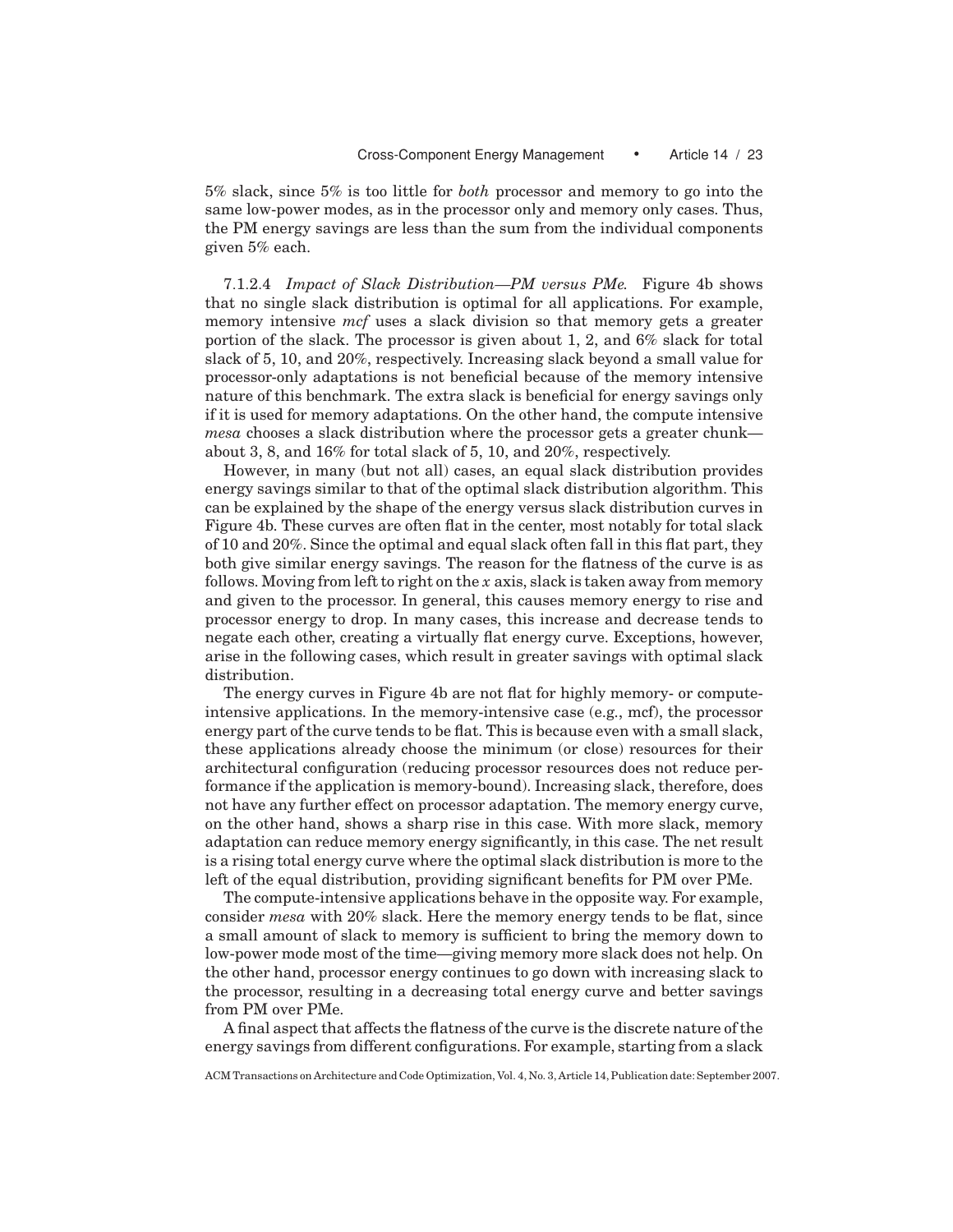



Fig. 5. Energy (normalized to the energy of the base non-adaptive processor) for processor-only (P), memory-only (M), and joint adaptations (PM, PMe) for the full application and three total slack values with simple phase prediction.

| Specified Slack | $5\%$        | 10%          | 20%         |
|-----------------|--------------|--------------|-------------|
| P vs. Base      | 29 [13, 42]  | 29 [21, 36]  | 34 [30, 42] |
| M vs. Base      | 13 [8, 17]   | 13 [10, 17]  | 13 [10, 17] |
| PM vs. Base     | 35 [19, 48]  | 42 [27, 57]  | 48 [38, 62] |
| PM vs. P        | $12[-3, 20]$ | 19 [3, 32]   | 22 [11, 34] |
| PM vs. M        | 25 [8, 43]   | 32 [16, 52]  | 40 [28, 57] |
| PM vs. PMe      | 4[1, 8]      | $5\,[0, 15]$ | 6[2, 13]    |

Table VI. Relative Energy Savings (in %) for Different Pairs of Algorithms with the Simple Phase Predictor*<sup>a</sup>*

*<sup>a</sup>*The numbers are *average [min, max]* reduction in energy consumption of the first algorithm over the second.

of 5%, the processor may not be able to exploit an additional 5% slack, but may be able to exploit an additional 10% slack, because of the discrete configuration space available to it. In this case, the processor curve will be flat from 5 to 15%, but could rise sharply at 15%. This results in some jumps between flat parts in the curve and also affects the relative savings from PM to PMe.

# 7.2 Simple versus Perfect Phase Predictor

Figure 5 shows normalized energy with the simple phase predictor, analogous to Figure 4a. Table VI shows the summary statistics analogous to Table IV. This data shows the same high level trends as with the perfect predictor: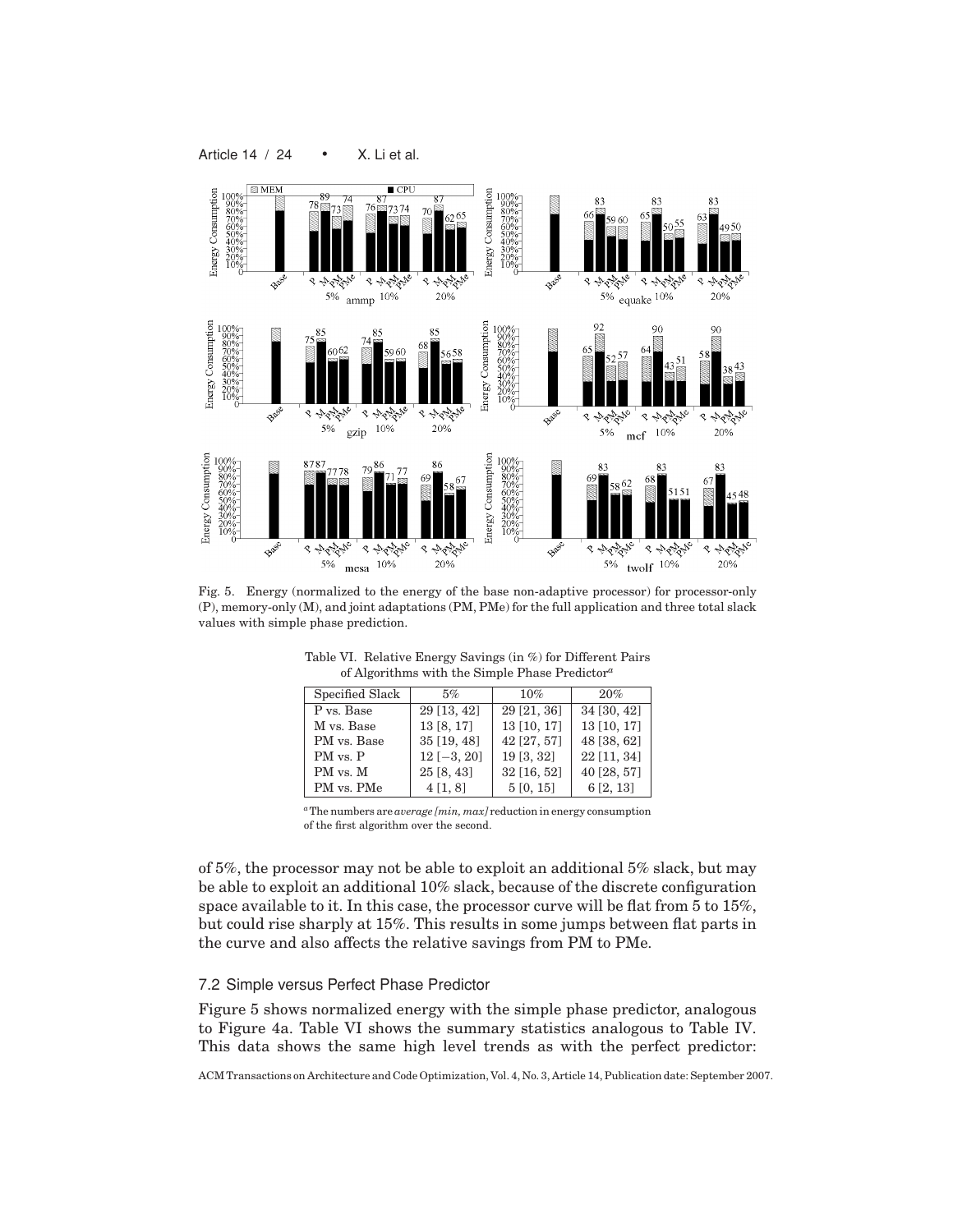|        | 5%                |   |   |        | $10\%$        |   |   |          | $20\%$         |                  |    |                       | $5\%$ |   |              |          | $10\%$ |                |   |          | $20\%$ |            |    |        |
|--------|-------------------|---|---|--------|---------------|---|---|----------|----------------|------------------|----|-----------------------|-------|---|--------------|----------|--------|----------------|---|----------|--------|------------|----|--------|
| Slack  |                   | M |   | PM PMe | P             |   |   | M PM PMe | P              | м                |    | PM PMe <sub>l</sub> P |       |   |              | M PM PMe | Ρ      |                |   | M PM PMe | P      | М          |    | PM PMe |
| App    | Perfect Predictor |   |   |        |               |   |   |          |                | Simple Predictor |    |                       |       |   |              |          |        |                |   |          |        |            |    |        |
| ammp   | 3                 | 3 | 5 | :5     |               |   | 9 | 9        | 13             | 10               | 15 | 19                    | 5.    | 4 | 5            | 5        | 10     | 5              |   | 10       | 15     | 5          |    | 18     |
| equake |                   |   |   |        |               |   |   |          |                |                  | 18 | 6                     |       |   |              |          |        |                |   |          |        |            |    |        |
| gzip   | 3                 |   | h |        | h             |   |   |          | 16             | з                | 10 | 8                     |       |   |              |          |        | 2              |   |          | 13     |            |    |        |
| mcf    | 3                 | 2 |   |        | $\mathcal{D}$ |   |   | 8        |                | 5                | 16 | 9                     | Ð.    |   |              |          |        |                |   |          | Χ      | 6          | 12 |        |
| mesa   | 4                 | 3 |   |        | h             |   |   | 8        | $\overline{a}$ |                  | 17 | 16                    | з     | 5 | <sub>5</sub> |          | 9      | 5              |   | 9        | 19     | $\ddot{ }$ | 19 | 16     |
| twolf  |                   |   |   | з      | 9             | ິ | 6 | 6        | 18             | 3                | 15 |                       |       |   |              | З        | 9      | $\overline{2}$ | 6 | 6        | 18     |            | 15 | 11     |

Table VII. Percentage Performance Degradation, Relative to the Base Non Adaptive Architecture

(1) processor and memory adaptation are effective in all cases, with processor adaptation being more effective than memory adaptation; (2) joint processor and memory adaptation gives significant benefits over either adaptation alone; and (3) appropriate slack distribution for the joint algorithm is important, equal distribution gives almost the same benefits as optimal distribution in many cases, but optimal distribution gives significant benefits over equal distribution, for some cases, at little additional cost.

Comparing the graphs for perfect and simple phase predictors (Figures 4 and 5), we can see that except for *ammp* and *gzip*, even the absolute (normalized) energy consumption of the individual systems is comparable for the two predictors (within a few percentage). This is because the simple predictor gives a high prediction rate on most applications. Further, often even on a misprediction, the configurations chosen are very close to those with the perfect predictor (the case for *equake*).

## 7.3 Performance Impact

Table VII gives the performance degradation for each case for both the perfect and simple predictors. It shows that the performance guarantee algorithm is effective in all cases. Since the processor configurations are discrete, increasing the amount of available slack does not necessarily result in a linear increase in the actual performance degradation. Furthermore, the algorithm is conservative in estimating the performance degradation to provide the performance guarantee; therefore, in some cases, only a small portion of the allowed slack is used.

# 8. RELATED WORK

## 8.1 Cross-Component Joint Adaptation

To our knowledge, there has been little previous work on control algorithms for cross-component joint adaptation for general-purpose applications.

Recent work by Felter et al. [2005] is the most related to our work. That work considers the problem of maintaining a peak power constraint while maximizing performance. The work is based on the insight that different components use their peak power at different times; therefore, judicious allocation of peak power among the components can reduce the overall peak power requirement without much impact on performance. Their technique, called power shifting, dynamically changes the allocation of peak power to processor and memory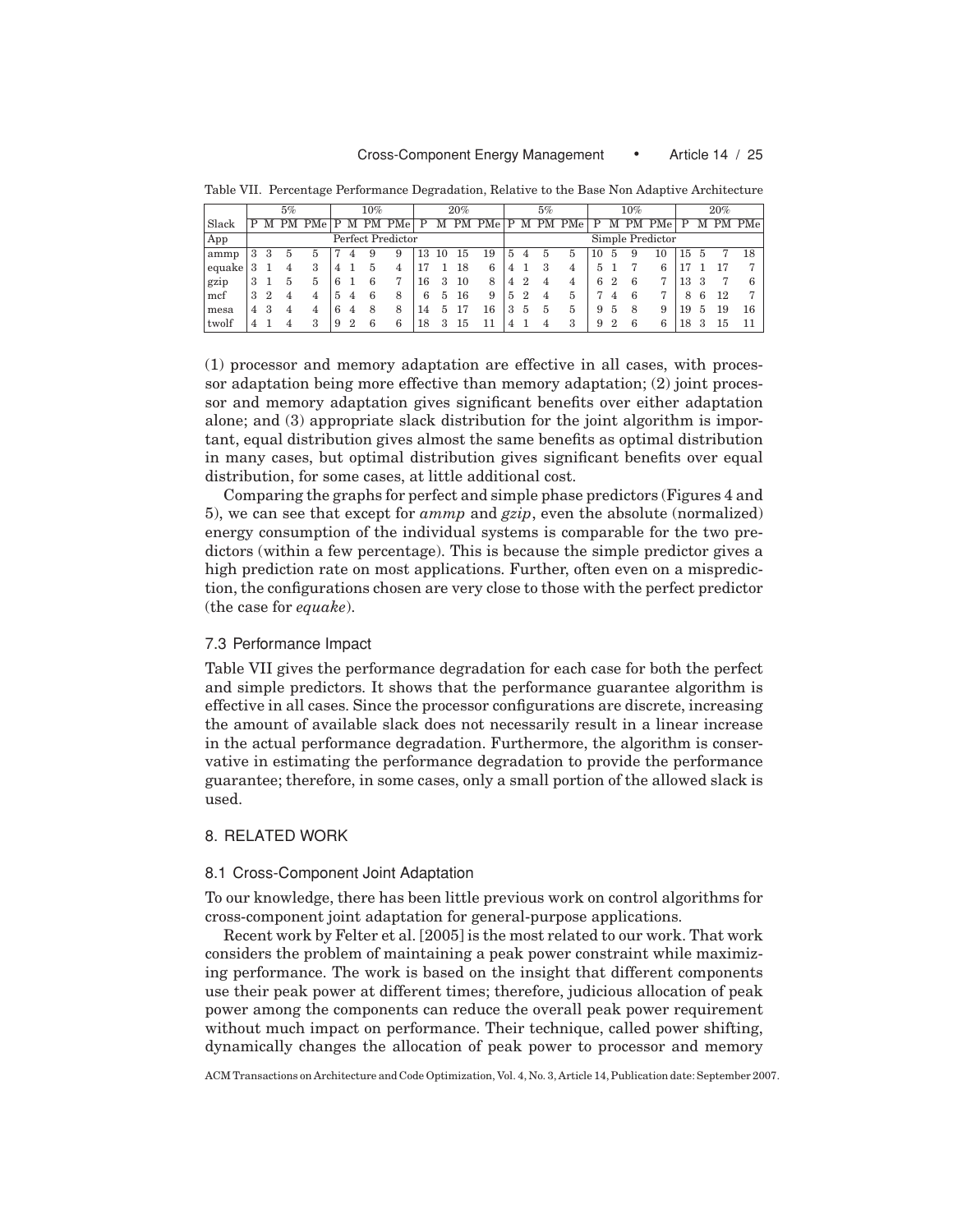## Article 14 / 26 • X. Li et al.

every interval (e.g., every few 1000 cycles) based on the workload. They achieve this by calculating a maximum number of processor instructions and memory accesses that can be performed each interval based on certain heuristic functions. In contrast, our work seeks to minimize energy for a given performance degradation by distributing performance slack among different components.

Related to cross-component adaptation is the work on cross-layer adaptation for multimedia applications (e.g., Yuan et al. [2003]). The focus of that work is on cooperative adaptation of different system layers such as hardware, applications, network, and the operating system. For example, the GRACE project has proposed an adaptive video encoder application that allows a tradeoff between CPU and network energy and works with an adaptive processor and an adaptive operating system scheduling algorithm. The GRACE control algorithm determines the appropriate configuration for each application, hardware, and a schedule to minimize the total processor and network energy [Sachs et al. 2003; Vardhan et al. 2005]. The network itself is not adaptive and any interaction between the processor and network energy arises from the adaptations in the application. This line of work exploits special properties of multimedia applications. Further, we are not aware of any work that optimizes the total energy of closely interacting components, such as processor and memory.

Fan et al. [2003] studied a system with processor dynamic voltage/scaling (DVS) and memory adaptation for multimedia workloads and showed that there is a positive synergistic effect between DVS and memory adaptation. Their work, however, does not provide any control algorithm to decide the optimal configuration for the processor and memory. Recently, Cho et al. [Cho and Chang 2004] studied a system with processor DVS and nonadaptive memory. They analytically derive an energy-optimal frequency assignment to optimize the total (processor memory) energy. We also optimize for the total energy, but consider a more complex system where both processor and memory are adaptive and where the impact of the processor adaptations is difficult to model analytically.

## 8.2 Separate Memory and Processor Adaptation

Substantial work has been done on control algorithms for separately adapting memory and processor for saving energy for general-purpose applications.

Section 4.1 already discussed some memory-adaptation algorithms. In addition, Delaluz et al. [2000, 2001] studied compiler-directed techniques, as well as operating-system-based approaches [Delaluz et al. 2002a, 2002b] to reduce the energy consumed by the memory subsystem. Recently, Padnamabhan et al. [Huang et al. 2003b] proposed power-aware virtual memory implementation in operating systems to reduce memory energy consumption.

Most of the processor algorithms exploit fine-grain temporal variability for which it is difficult to predict slack used [Albonesi 1999; Bahar and Manne 2001; Balasubramonian et al. 2000; Buyuktosunoglu et al. 2000; Dhodhapkar and Smith 2002; Dropsho et al. 2002; Folegnani and Gonzlez 2001; Manne et al. 1998; Ponomarev et al. 2001]. Sherwood et al. [2003] performed a brief evaluation of processor energy adaptations at the phase granularity. They focus on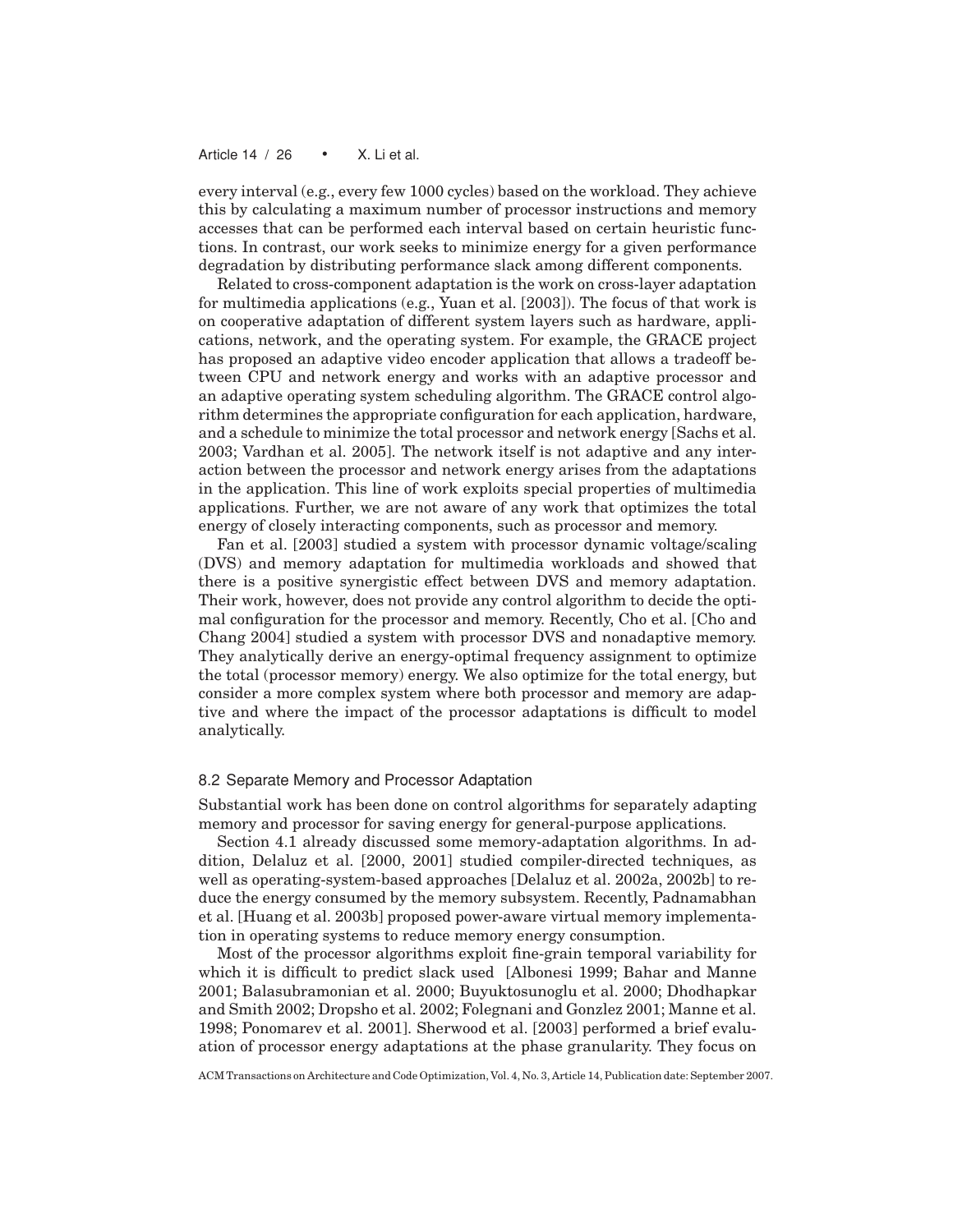providing energy savings without significant performance loss. Our processor algorithm is based on a similar approach, but also allows explicit performance (slack) tradeoffs and we show how to integrate it with a memory-adaptation algorithm. Huang et al. [2000] propose DEETM, which adapts at the granularity of several milliseconds. More recently, they developed an algorithm that adapts at the temporal granularity of subroutines [Huang et al. 2003b]. It uses either offline or online profile information to select the best adaptations for the subroutines for given target slack. Dhodapkar et al. [Dhodhapkar and Smith 2002] and Balasubramonian et al. [2000] propose processor adaptation methods based on variable-sized time intervals. It would be interesting to evaluate subroutine- versus phase-based adaptations, as well as the impact of variablesized intervals for joint adaptation; however, this is outside the scope of our work.

Dropsho et al. [2002] propose an algorithm to control multiple adaptive resources in the processor and cache. The algorithm controls each structure independently and makes greedy control decisions based solely on the structure's local information. For individual adaptations (specifically caches), the algorithm avoids pathological performance degradations and shares similarities with our performance guarantee algorithm. However, that algorithm does not factor in the interaction and coupled effects between multiple resource adaptations when making control decisions. That work concludes that an important piece of future work is to develop techniques that can capture such global effects and bound the total performance loss. Our joint algorithm considers the interaction between different components and makes decisions based on such global information.

Our processor algorithm is derived from the algorithm developed by Hughes et al. [2001] for real-time multimedia applications. That algorithm adapts at the granularity of each application frame—it picks the lowest energy configuration that will meet the real-time deadline of the frame. Hughes et al. show how to use specific properties of multimedia applications to predict the energy and execution time of the next frame for each architecture configuration. To make the prediction, they (1) initially profile a frame for each architecture configuration, determining the frame's average IPC and energy per instruction, and (2) before each subsequent frame's execution, predict the instruction count for that frame using simple heuristics. With the above information, they can pick the architecture configuration that uses minimal energy and meets the deadline. Our algorithm is also profile based, but we use phases as the granularity of adaptation (instead of frames) and do not need instruction count predictors (because we can directly predict execution time and energy from a profile of a phase). In addition, our algorithm aims to provide a performance guarantee.

# 8.3 Phase Characterizations

Underlying our work is the requirement for adequate phase-characterization algorithms. We have used the basic block vector (BBV)-based algorithm by Sherwood et al. [2003]. Recently, Isci et al. compared the BBV-based classification method with a performance-monitoring counter (PMC)-based classification method for characterizing power for both SPEC and non-SPEC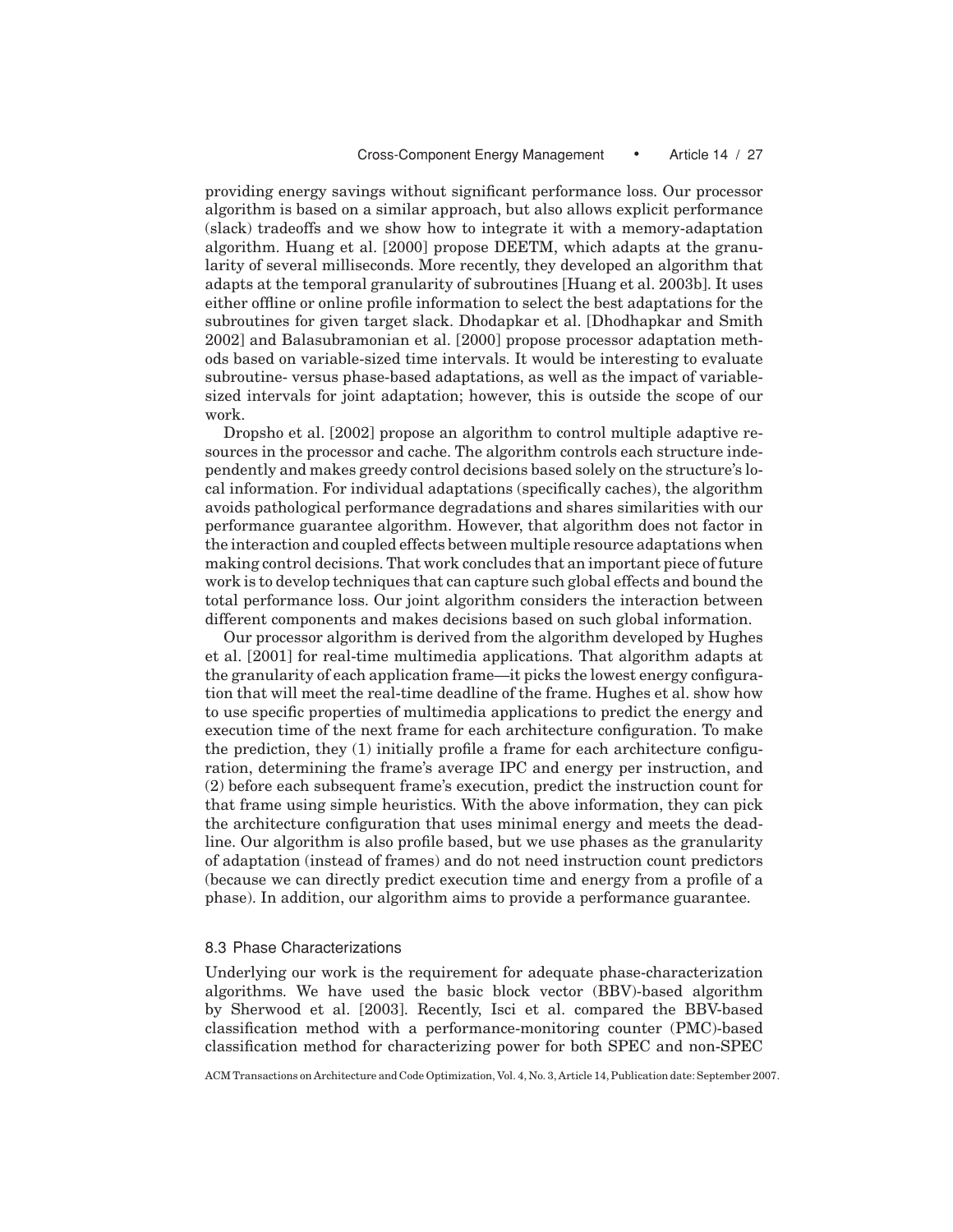Article 14 / 28 • X. Li et al.

benchmarks [Isci and Martonosi 2006]. They conclude that the BBV-based method can lead to phase-characterizations where there is some variability in the power usage of the intervals of some phases, particularly for non-SPEC benchmarks. The PMC based method is more accurate for power. Our algorithm can make use of any phase-characterization algorithm, including future improvements to such algorithms. For the applications and systems used in our experiments, we found the BBV-based method to be adequate. We also note that for our purpose, accuracy of performance behavior is arguably more important than accuracy of power, because the former affects the performance guarantee whereas the latter affects the extent of energy savings.

## 9. CONCLUSIONS AND FUTURE WORK

There has been an explosion of research on energy-driven adaptations for different hardware components for general-purpose applications, but little work on controlling the adaptations of multiple interacting components. To reap the energy benefits of the various proposed adaptations on real systems, it is necessary to determine how to use per-component adaptation algorithms in concert with each other, with bounded performance loss. This paper has taken the first step toward that goal.

We develop a cross-component adaptation control algorithm for processor and memory adaptations. The algorithm assumes a specified target slowdown and seeks to minimize the total processor  $+$  memory energy without exceeding this slowdown.

Rather than develop a new algorithm from scratch, we leverage the substantial work in per-component algorithms. We modify a current processor and a memory algorithm so they satisfy the properties of performance guarantee and composability. These properties enable determining an optimal slack allocation for the per-component algorithms, such that these algorithms are able to work independently and yet are able to minimize the total energy of the two components while meeting the target performance constraint. The ability to use two per-component algorithms independently is an important asset since processors and memories are provided by different vendors; a tight coupling between the two would be difficult, in practice.

Our results show that joint adaptation of both components provides significantly more energy savings than adapting either component alone. Further, our results illustrate the importance of distributing the targeted slack among the processor and memory in an intelligent and application-specific way. Our results also clearly demonstrate that our framework is able to maintain the required performance constraint.

Although our focus is not on the per-component algorithms per se, it is worth noting that this work also advances the state-of-the-art in processor adaptation for energy. Most previous processor algorithms for general-purpose applications focused on saving energy without "much" performance loss, but they normally do not try to bound the performance loss. We show how to trade off a targeted amount of performance to save energy. To do so, we assume an application consists of phases that repeat often and an algorithm that can classify phase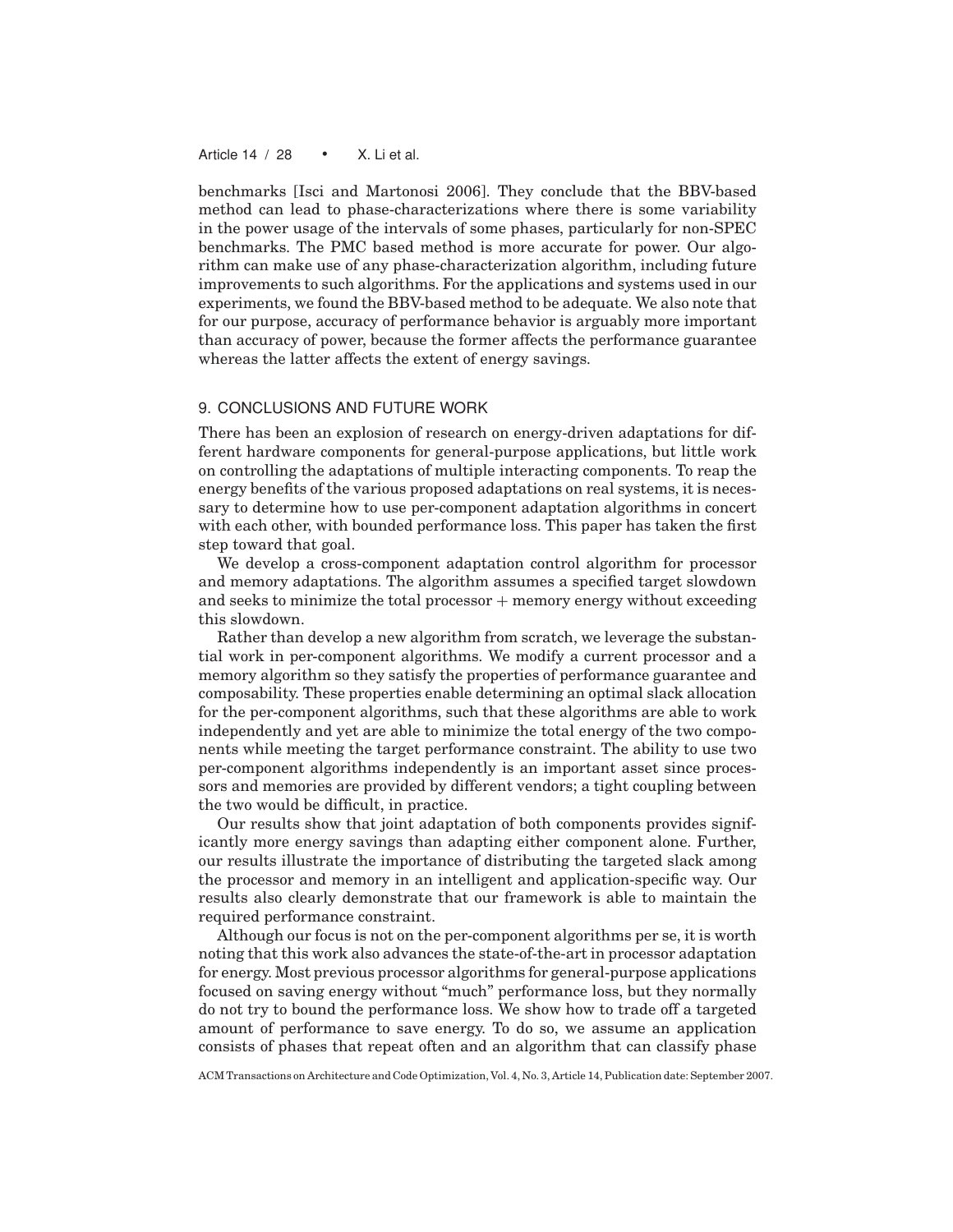intervals with stable execution time and energy. There is much recent and concurrent work that exploits similar assumptions and also work developing increasingly accurate phase classification and detection algorithms. We can easily incorporate future improvements in such algorithms within our framework.

There are several avenues for future work. First, currently, we assume a user-defined slack and seek to minimize energy while staying within this slack. We would like to explore explicit performance–energy tradeoffs, and the involvement of the operating system in determining application-specific tradeoffs that can maximize the utility of the entire system. Second, as mentioned earlier, it would be interesting to study alternative time granularities for adaptation, e.g., subroutines as in [Huang et al. 2003b]. Third, we would like to extend this work to other component adaptations (e.g., disk) and to other adaptations in the processor (e.g., dynamic voltage scaling or DVS and other architecture adaptations). $4$  Fourth, we would like to use a full system simulator modeling a chip multiprocessor (CMP) to evaluate multithreaded commercial workloads such as databases, to explore if a phase-based approach can be extended to such applications and systems. We would also like to explore alternate phase-characterization strategies that can classify phases more accurately for a broader class of single-threaded applications (e.g., Isci and Martonosi [2006]). Finally, we would like to confirm that operating system effects, such as context switches and interrupts, are properly handled with our algorithms.

Although there are many open questions, most of these must also be resolved for per-component adaptation (e.g., we are not aware of performanceguaranteed processor or memory adaptation on CMPs). Overcoming all the limitations of per-component adaptations is outside the scope of this paper. Rather, our goal has been to provide a framework that will enable per-component algorithms to be used in a cross-component context. We hope that this work will guide the developers of future per-component algorithms in a direction that will make those algorithms amenable to cross-component adaptation.

## **REFERENCES**

- ALBONESI, D. H. 1999. Selective cache ways: On-demand cache resource allocation. In *Proc. of the 32nd Annual Intl. Symp. on Microarchitecture*.
- BAHAR, R. I. AND MANNE, S. 2001. Power and energy reduction via pipeline balancing. In *Proc. of the 28th Annual Intl. Symp. on Comp. Architecture*.
- BALASUBRAMONIAN, R. ET AL. 2000. Memory hierarchy reconfiguration for energy and performance in general-purpose processor architectures. In *Proc. of the 33rd Annual Intl. Symp. on Microarchitecture*.
- BROOKS, D. AND MARTONOSI, M. 1999. Dynamically exploiting narrow width operands to improve processor power and performance. In *Proc. of the 5th Intl. Symp. on High Performance Comp. Architecture*.
- BROOKS, D. ET AL. 2000. Wattch: A framework for architectural-level power analysis and optimizations. In *Proc. of the 27th Annual Intl. Symp. on Comp. Architecture*.
- BUYUKTOSUNOGLU, A. ET AL. 2000. An adaptive issue queue for reduced power at high performance. In *Proc. of the Workshop on Power-Aware Computer Systems*.

<sup>&</sup>lt;sup>4</sup>We chose to study architecture adaptations over DVS in this work because it is becoming difficult to scale voltage down further. Nevertheless, it is possible to integrate DVS into our framework.

ACM Transactions on Architecture and Code Optimization, Vol. 4, No. 3, Article 14, Publication date: September 2007.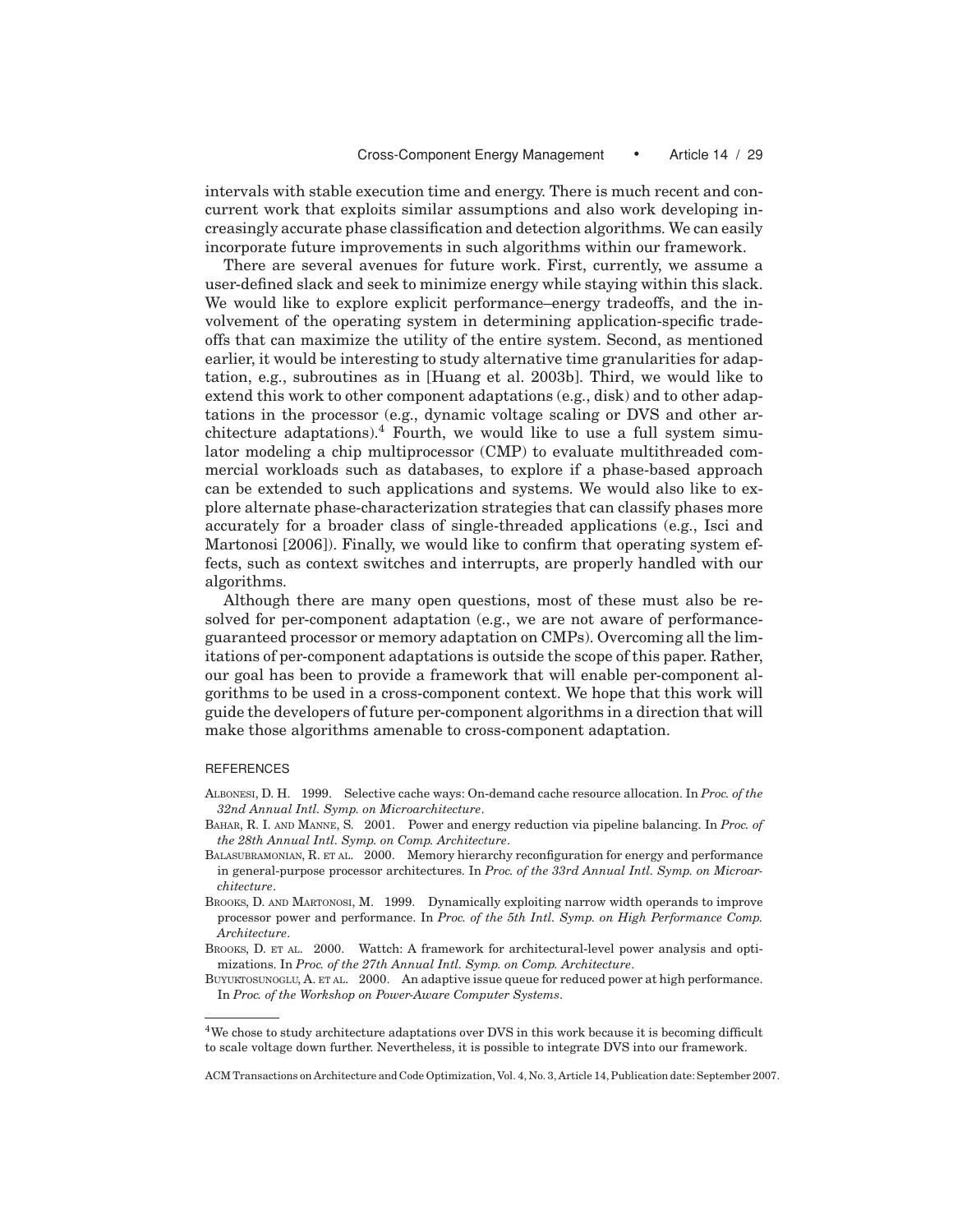Article 14 / 30 • X. Li et al.

- CARRERA, E. V. ET AL. 2003. Conserving disk energy in network servers. In *Proceedings of the 17th International Conference on Supercomputing*.
- CHO, Y. AND CHANG, N. 2004. Memory-aware energy-optimal frequency assignment for dynamic supply voltage scaling. In *Proc. of the Intl. Symposium on Low Power Electronics and Design*.
- DELALUZ, V. ET AL. 2000. Energy-oriented compiler optimizations for partitioned memory architectures. In *International Conference on Compilers, Architecture, and Synthesis for Embedded Systems*.
- DELALUZ, V. ET AL. 2001. Hardware and software techniques for controlling dram power modes. *IEEE Transactions on Computers*.
- DELALUZ, V. ET AL. 2002a. Automatic data migration for reducing energy consumption in multibank memory systems. In *Design Automation Conference*.
- DELALUZ, V. ET AL. 2002b. Scheduler-based dram energy management. In *Design Automation Conference*.
- DHODHAPKAR, A. AND SMITH, J. E. 2002. Managing multi-configuration hardware via dynamic working set analysis. In *Proc. of the 29th Annual Intl. Symp. on Comp. Architecture*.
- DROPSHO, S. ET AL. 2002. Integrating adaptive on-chip storage structures for reduced dynamic power. In *International Conference on Parallel Architectures and Compilation Techniques*.
- FAN, X. ET AL. 2003. Synergy between power-aware memory systems and processor voltage scaling. In *Proc. of the Workshop on Power-Aware Computer Systems*.
- FELTER, W., RAJAMANI, K., KELLER, T., AND RUSU, C. 2005. A performance-conserving approach for reducing peak power consumption in server systems. In *Proc. of the 2005 Intl Conf. on Supercomputing*.
- FLINN, J. AND SATYANARAYANAN, M. 1999. Energy-aware adaptation for mobile applications. In *Proceedings of the Symposium on Operating Systems Principles*.
- FOLEGNANI, D. AND GONZLEZ, A. 2001. Energy-effective issue logic. In *Proc. of the 28th Annual Intl. Symp. on Comp. Architecture*.
- GOVIL, K., CHAN, E., AND WASSERMAN, H. 1995. Comparing algorithms for dynamic speed-setting of a low-power CPU. In *Proc. of the 1st Intl. Conf. on Mobile Computing and Networking*.
- GURUMURTHI, S. ET AL. 2003. Drpm: Dynamic speed control for power management in server class disks. In *Proc. of the 30th Annual Intl. Symp. on Comp. Architecture*.
- HUANG, M. ET AL. 2000. A framework for dynamic energy efficiency and temperature management. In *Proc. of the 33rd Annual Intl. Symp. on Microarchitecture*.
- HUANG, H., PILLAI, P., AND SHIN, K. 2003a. Design and implementation of power-aware virtual memory. In *USENIX Conference*.
- HUANG, M. C. ET AL. 2003b. Positional processor adaptation: Application to energy reduction. In *Proc. of the 30th Annual Intl. Symp. on Comp. Architecture*.
- HUGHES, C. J. AND ADVE, S. V. 2004. A formal approach to frequent energy adaptations for multimedia applications. In *Proc. of the 31th Annual Intl. Symp. on Comp. Architecture*.
- HUGHES, C. J. ET AL. 2001. Saving energy with architectural and frequency adaptations for multimedia applications. In *Proc. of the 34th Annual Intl. Symp. on Microarchitecture*.
- HUGHES, C. J. ET AL. 2002. RSIM: Simulating shared-memory multiprocessors with ILP processors. *IEEE Computer*.
- ISCI, C. AND MARTONOSI, M. 2006. Phase characterization for power: Evaluating control-flow-based and event-counter-based techniques . In *Proc. of the 12th Intl. Symp. on High Performance Comp. Architecture*.
- KRAVETS, R. AND KRISHNAN, P. 1998. Power management techniques for mobile communication. In *MobiCom*. 157–168.
- LEBECK, A. R. ET AL. 2000. Power aware page allocation. In *Proc. of the 8th Intl. Conf. on Architectural Support for Programming Languages and Operating Systems*.
- LEFURGY, C. ET AL. 2003. Energy management for commercial servers. *IEEE Computer 36*, 12 (Dec.), 39–48.
- LI, X. ET AL. 2004. Performance directed energy management for main memory and disk. In *Proc. of the 12th Intl. Conf. on Architectural Support for Programming Languages and Operating Systems*.